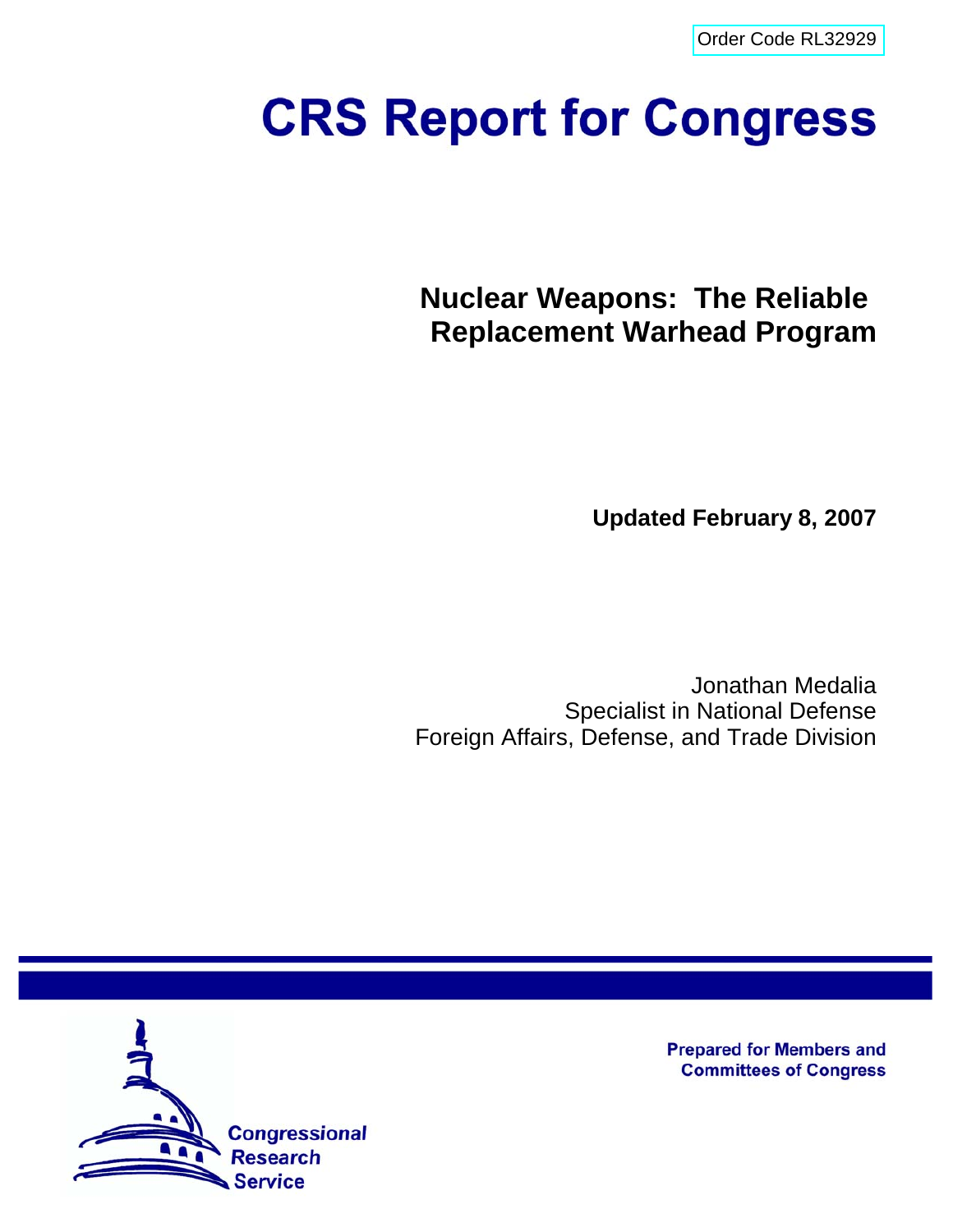# Nuclear Weapons: The Reliable Replacement Warhead Program

## **Summary**

Most current U.S. nuclear warheads were built in the 1970s and 1980s and are being retained longer than was planned. Yet they deteriorate and must be maintained. To correct problems, a Life Extension Program (LEP) replaces components. Modifying some components would require a nuclear test, but a test moratorium is in effect. Therefore, LEP rebuilds these components as closely as possible to original specifications. Using this approach, the Secretaries of Defense and Energy have certified stockpile safety and reliability for the past 11 years without nuclear testing.

In the FY2005 Consolidated Appropriations Act, Congress provided \$9 million to initiate the Reliable Replacement Warhead (RRW) program. The program will study trading off key Cold War features such as high yield and low weight to gain features more valuable now, such as lower cost, greater ease of manufacture, and a further increase in use control. It plans to make these improvements by designing replacement warheads that would not add military capability. The National Nuclear Security Administration (NNSA), which operates the U.S. nuclear weapons program, views RRW as part of a comprehensive plan that would also modernize the nuclear weapons complex (the Complex), avoid nuclear testing, and reduce non-deployed weapons. The Nuclear Weapons Council, a joint NNSA-Department of Defense organization that coordinates nuclear weapons matters, is conducting a competition for an RRW design; the winning design is likely to be selected in December 2006. The FY2006 appropriation was \$25.0 million; the FY2007 request is \$27.7 million; and the FY2008 request is \$88.8 million for NNSA and \$30.0 million for the Navy.

NNSA argues that it will be increasingly difficult to certify current warheads using LEP because small changes will weaken the link to past nuclear tests, perhaps requiring nuclear testing, while RRW will lead to new-design replacement warheads that will be easier to manufacture and certify without nuclear testing. Critics believe LEP and related programs can maintain the stockpile indefinitely. They worry that RRWs, not having a nuclear test pedigree, may make a return to testing more likely. They question cost savings; even if RRW could lower operations and maintenance cost, its investment cost would be high. They note that there are no military requirements for new weapons. Still others feel that neither LEP nor RRW can provide high confidence over the long term, and would resume nuclear testing. Congress and the Administration, however, both prefer to avoid a return to testing.

At issue for the  $110<sup>th</sup>$  Congress is how best to maintain the nuclear stockpile indefinitely, whether to cancel RRW in favor of LEP or to continue RRW, and how to proceed in the latter case.

This report provides background and tracks legislation. It will be updated frequently. CRS Report RL33748, *Nuclear Warheads: The Reliable Replacement Warhead Program and the Life Extension Program,* by Jonathan Medalia, provides detailed analysis of these two programs and arguments for and against each.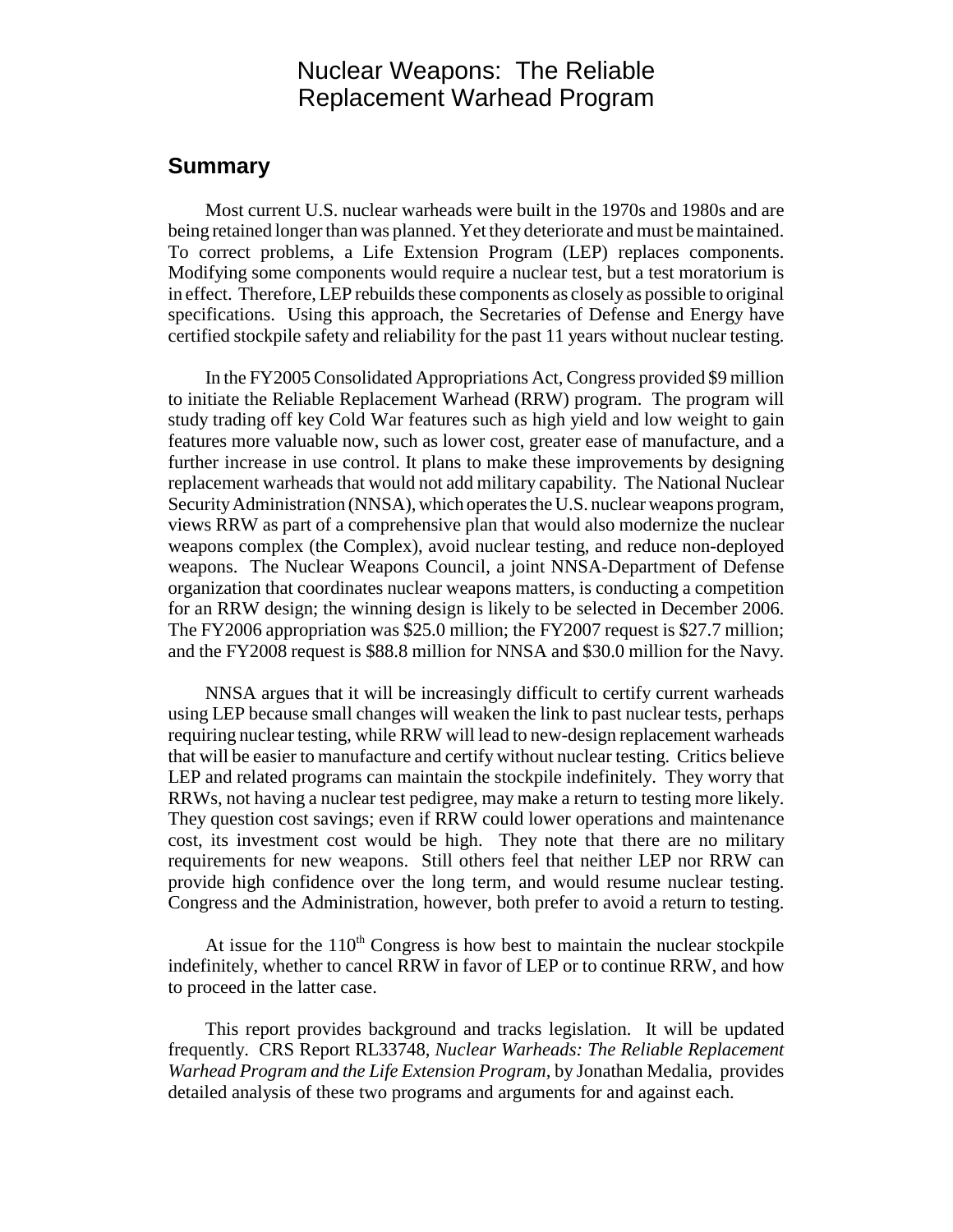# **Contents**

| The Need to Maintain Nuclear Warheads for the Long Term 3 |
|-----------------------------------------------------------|
|                                                           |
|                                                           |
|                                                           |
|                                                           |
|                                                           |
|                                                           |
|                                                           |
|                                                           |
|                                                           |
|                                                           |
|                                                           |
| Congressional Action on the FY2006 RRW Request  17        |
|                                                           |
|                                                           |
|                                                           |
|                                                           |
|                                                           |
|                                                           |
|                                                           |
|                                                           |
|                                                           |
| Appendix. Nuclear Weapons, Nuclear Weapons Complex, and   |
|                                                           |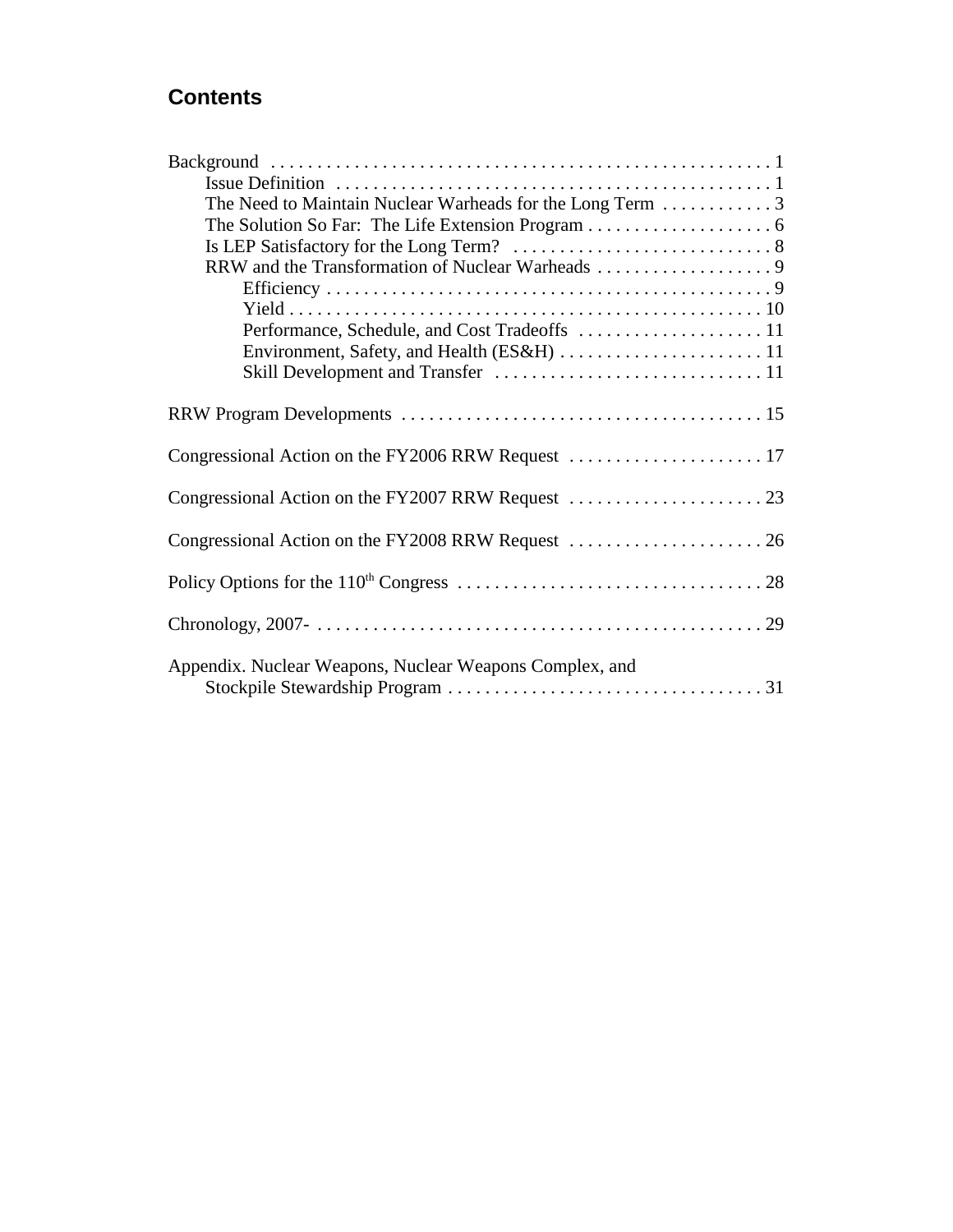# Nuclear Weapons: The Reliable Replacement Warhead Program

## **Background**

## **Issue Definition**

Nuclear warheads must be maintained so the United States and its friends, allies, and adversaries will be confident about the safety and effectiveness of U.S. nuclear forces. Yet warheads deteriorate with age. The current Life Extension Program (LEP) maintains them by replacing deteriorated components. The National Nuclear Security Administration (NNSA), the Department of Energy (DOE) agency in charge of the nuclear weapons program, however, expresses concerns that LEP might be unable to maintain warheads for the long term on grounds that the accumulation of minor but inevitable variations between certain original and replacement components may reduce confidence that life-extended warheads remain safe and effective. It recommends a new approach, the Reliable Replacement Warhead (RRW), described below. On the other hand, a study released in November 2006 estimates that pits, a key warhead component (see **Appendix)**, should have a service life of 85 to 100 years or more,<sup>1</sup> arguably making it unnecessary to rebuild them and extending the time over which confidence should remain high.

Reflecting NNSA's concern, Congress first funded the Reliable Replacement Warhead (RRW) program in the FY2005 Consolidated Appropriations Act, P.L. 108- 447. The entire description of RRW in the conference report was a "program to improve the reliability, longevity, and certifiability of existing weapons and their components."2 Committee reports earlier in FY2005 had not mentioned RRW. Congress authorized the program in the FY2006 National Defense Authorization Act, P.L. 109-163, Section 3111. At issue for Congress is how best to maintain the nuclear stockpile and its supporting infrastructure for the long term. Through a decision on this issue, Congress may affect the capabilities of U.S. nuclear forces and of the nuclear weapons complex ("the Complex").

Congress has spelled out dozens of goals for the program. A key goal is to increase confidence, without nuclear testing, that warheads will perform as intended

<sup>&</sup>lt;sup>1</sup> R.J. Hemley et al., Pit Lifetime, JSR-06-335, MITRE Corp., November 20, 2006, available at [http://www.nukewatch.org/facts/nwd/JASON\_ReportPuAging.pdf].

<sup>2</sup> U.S. Congress, Committee of Conference, *Making Appropriations for Foreign Operations, Export Financing, and Related Programs for the Fiscal Year Ending September 30, 2005, and For Other Purposes,* report to accompany H.R. 4818, 108<sup>th</sup> Congress, 2<sup>nd</sup> Session, 2004, H.Rept. 108-792, reprinted in U.S. Congress, *Congressional Record*, Nov. 19, 2004, Book II, p. H10556.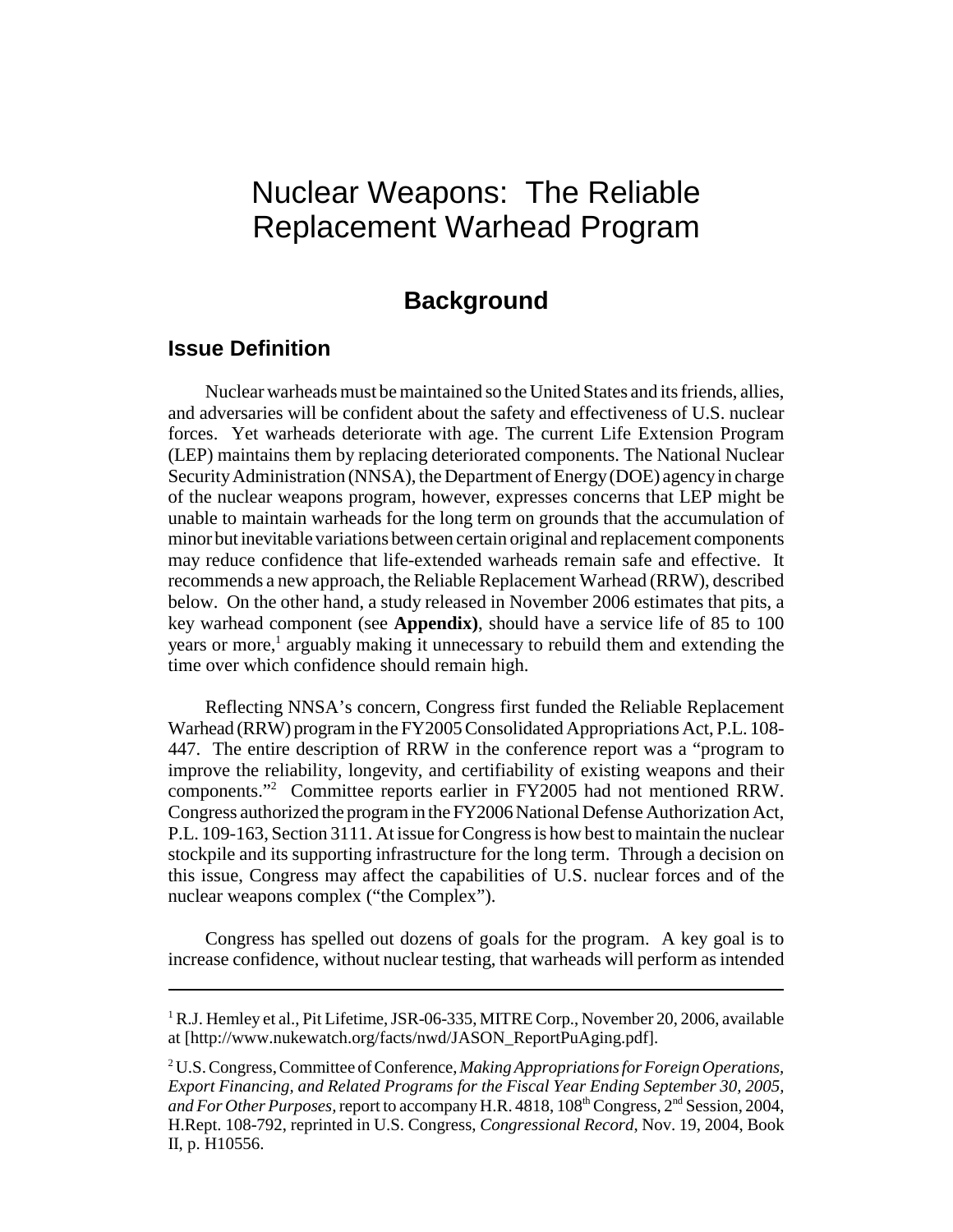over the long term. Other goals are to increase ease of manufacture and certification, reduce life cycle cost, increase weapon safety and use control, and reduce environmental burden. CRS Report RL33748, *Nuclear Warheads: The Reliable Replacement Warhead Program and the Life Extension Program,* by Jonathan Medalia, details 20 such goals. To achieve them, RRW would trade characteristics important during the Cold War for those of current importance, as described below. The Department of Defense (DOD) has approved this tradeoff. It would be impossible to meet all the goals simultaneously through slight modifications of existing warheads, in part because their designs are so "tight" that NNSA is concerned that even minor changes might reduce confidence in the reliability of these warheads over the long term. As such, the RRW program would design new warheads to replace existing ones. In contrast, LEP makes changes chiefly to maintain weapons, and in particular minimizes changes to the nuclear explosive package (see **Appendix**).

RRW is sharply debated. Supporters anticipate that RRW will permit replacing a large stockpile of nondeployed nuclear warheads with fewer warheads in which DOD can have greater confidence over the long term, and restructuring the Complex to be smaller, safer, more efficient, and less costly. A Defense Science Board task force finds that LEP "is clearly not a sustainable approach" and recommended proceeding with RRW.<sup>3</sup> NNSA argued that RRWs "will be re-designed for longterm confidence in reliability and greater security, and ease of production and maintenance.<sup>4</sup> Critics question whether some of the tradeoffs and goals are feasible, necessary, or worth potential costs and risks. For example, one commenter argued, "The plutonium research results [see footnote 1] obliterate the chief rationale for NNSA's emerging strategy" of RRW,<sup>5</sup> while the *New York Times* opined that RRW "is a public-relations disaster in the making overseas" and "a make-work program championed by the weapons laboratories and belatedly by the Pentagon."6

This report (1) describes the LEP and difficulties ascribed to it by its critics; (2) shows how post-Cold War changes in constraints may open opportunities to improve long-term warhead maintenance and reach other goals; (3) describes RRW and its pros and cons; and (4) presents issues for Congress. The report tracks action on the FY2006 and subsequent requests, and describes implementation of RRW. An **Appendix** describes nuclear weapon design and operation, the weapons science and technology program underlying efforts to maintain weapons, and the Complex.

<sup>3</sup> U.S. Department of Defense. Defense Science Board. *Report of the Defense Science Board Task Force on Nuclear Capabilities: Report Summary,* December 2006, p. 39, 41.

<sup>4</sup> U.S. Department of Energy. National Nuclear Security Administration. Office of Defense Programs. *Complex 2030: An Infrastructure Planning Scenario for a Nuclear Weapons Complex Able to Meet the Threats of the 21st Century,* DOE/NA-0013, October 2006, p. 1.

<sup>5</sup> Daryl Kimball, "New Reasons to Reject New Warheads," *Arms Control Today,* January/February 2007.

<sup>6</sup> "Busywork for Nuclear Scientists," *New York Times,* January 15, 2007, p. 18.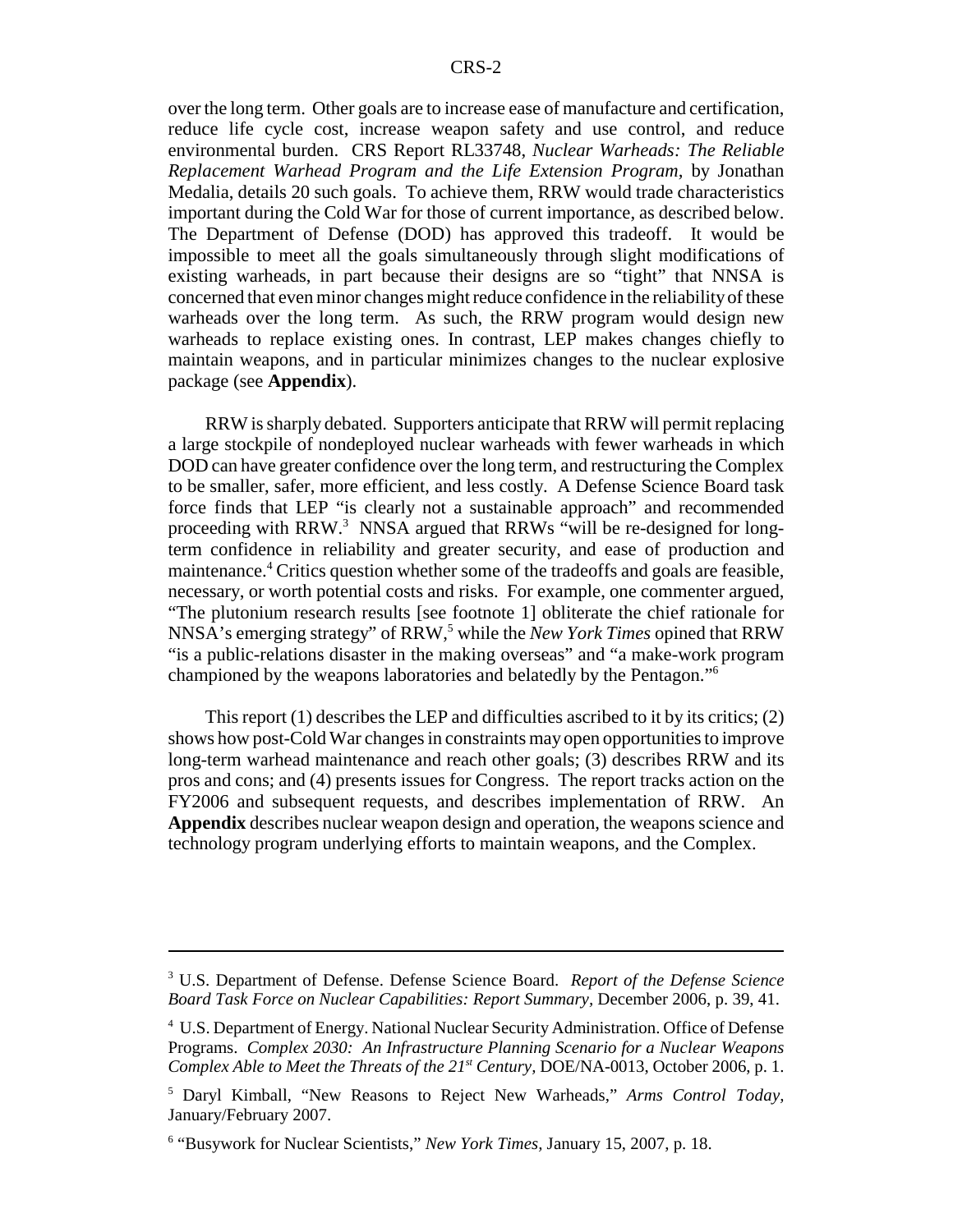## **The Need to Maintain Nuclear Warheads for the Long Term**

Nuclear warheads must be maintained because they contain thousands of parts that deteriorate at different rates. Some parts and materials have well-known limits on service life,<sup>7</sup> while the service life of other parts may be unknown or revealed only by multiple inspections of a warhead type over time. A 1983 report argued that maintenance requires nuclear testing:

Certain chemically reactive materials are inherently required in nuclear weapons, such as uranium or plutonium, high explosives, and plastics. The fissile materials, both plutonium and uranium, are subject to corrosion. Plastic-bonded high explosives and other plastics tend to decompose over extended periods of time. ... portions of materials can dissociate into simpler substances. Vapors given off by one material can migrate to another region of the weapon and react chemically there. ... Materials in the warhead electrical systems ... can produce effluents that can migrate to regions in the nuclear explosive portion of the weapon. ... The characteristics of high explosives can change with time. ... Vital electrical components can change in character ...<sup>8</sup>

A 1987 report, written to rebut the contention of the foregoing report that nuclear testing is needed to maintain warheads, agreed that aging affects components:

It should also be noted that nuclear weapons engineering has benefitted from a quarter century of experience in dealing with corrosion, deterioration, and creep since the time that the W45, W47, and W52 [warheads] entered the stockpile in the early sixties (just after the test moratorium of 1958-1961). ... Most of the reliability problems in the past have resulted from either an incomplete testing program during the development phase of a weapon or the aging and deterioration of weapon components during deployment.<sup>9</sup>

Some feel that deterioration, while a potential problem, has been overstated. A scientific panel writing in 1999 stated,

there is no such thing as a "design life." The designers were not asked or permitted to design a nuclear weapon that would go bad after 20 years. They did their best on a combination of performance and endurance, and after experience with the weapon in storage there is certainly no reason to expect all of the nuclear weapons of a given type to become unusable after 20 or 25 years. In fact, one of the main goals of SBSS [Science-Based Stockpile Stewardship, an earlier

<sup>7</sup> U.S. General Accounting Office, *Nuclear Weapons: Capabilities of DOE's Limited Life Component Program to Meet Operational Needs,* GAO/RCED-97-52, Mar. 5, 1997, available at [http://www.globalsecurity.org/wmd/library/report/gao/rced97052.htm].

<sup>&</sup>lt;sup>8</sup> "Some Little-Publicized Difficulties with a Nuclear Freeze," Prepared by Dr. J.W. Rosengren, R&D Associates, under Contract to the Office of International Security Affairs, U.S. Department of Energy, October 1983, p. 5-6; reprinted in U.S. Congress. Senate. Committee on Foreign Relations. *Nuclear Testing Issues*. 99th Congress, 2nd Session, Senate Hearing 99-937, 1986, pp. 167-168.

<sup>9</sup> Ray Kidder, *Stockpile Reliability and Nuclear Test Bans: Response to J.W. Rosengren's Defense of His 1983 Report*, Lawrence Livermore National Laboratory, UCID-20990, Feb. 1987, pp. 4-5.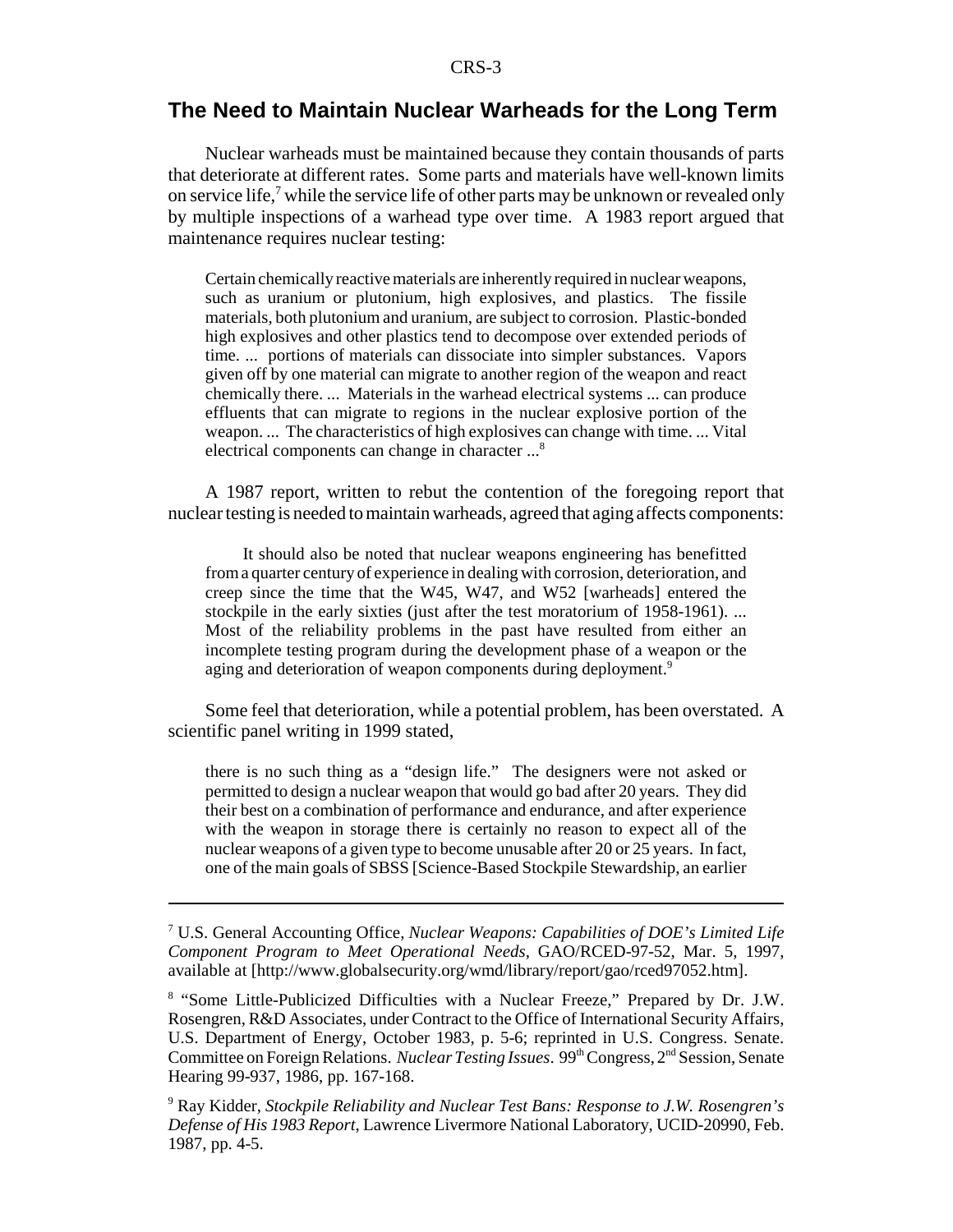term for the Stockpile Stewardship Program, discussed below] is to predict the life of the components so that remanufacture may be scheduled, and results to date indicate a margin of surety extending for decades. ... Until now, clear evidence of warhead deterioration has not been seen in the enduring stockpile, but the plans for remanufacture still assume that deterioration is inevitable on the timescale of the old, arbitrarily defined "design lives."10

The deterioration noted above pertained to warheads designed in the 1950s and early 1960s that are no longer deployed. Newer warheads correct some of these problems. As knowledge of warhead performance, materials, and deterioration increases, the labs are able to correct some problems and forestall others. Still other aging problems have turned out to occur at a slower pace than was feared. In particular, it was long recognized that plutonium would deteriorate as it aged, but it was not known how long it would take for its deterioration to impair the performance of the pit, the fissile core of a nuclear weapon's primary stage (see Appendix). NNSA had estimated that that would take at least 45 to 60 years, but a November 2006 study found

there is no degradation in performance of primaries of stockpile systems [i.e., warheads] due to plutonium aging that would be cause for near-term concern regarding their safety and reliability. Most primary types have credible minimum lifetimes in excess of 100 years as regards aging of plutonium; those with assessed minimum lifetimes of 100 years or less have clear mitigation paths that are proposed and/or being implemented.<sup>11</sup>

During the Cold War, any deterioration problems were limited in their duration because the United States introduced generation after generation of long-range nuclear-armed bombers and ballistic missiles, each of which would typically carry a new warhead tailored to its characteristics and mission. New warheads were usually introduced long before the warheads they replaced reached the end of their service lives. Three trends concerning deterioration have emerged since the end of the Cold War: (1) Stockpile Stewardship and other tools, described below, have greatly increased NNSA's understanding of warhead deterioration and how to deal with or prevent it. (2) By maintaining the current set of warhead designs for many years, design and production errors have been subjected to systematic identification and elimination. (3) Nuclear warheads have much more time to age, as warheads that were expected to remain in the stockpile for at most 20 years are now being retained indefinitely. The net of these trends is that understanding of deterioration, while improving, is not perfect, so deterioration remains a concern.

Current warheads were designed to meet an exacting set of constraints, such as safety parameters, yield, and conditions (such as temperature) that they would encounter in their lifetimes. Design compromises were made to meet these constraints. Ambassador Linton Brooks, NNSA Administrator, said that to meet

<sup>&</sup>lt;sup>10</sup> Sidney Drell, Raymond Jeanloz, et al., *Remanufacture*, MITRE Corporation, JASON Program Office, JSR-99-300, Oct. 1999, pp. 4, 8.

<sup>&</sup>lt;sup>11</sup> R.J. Hemley et al., *Pit Lifetime*, JSR-06-335, MITRE Corp., November 20, 2006, p. 1, available at [http://www.nukewatch.org/facts/nwd/JASON\_ReportPuAging.pdf].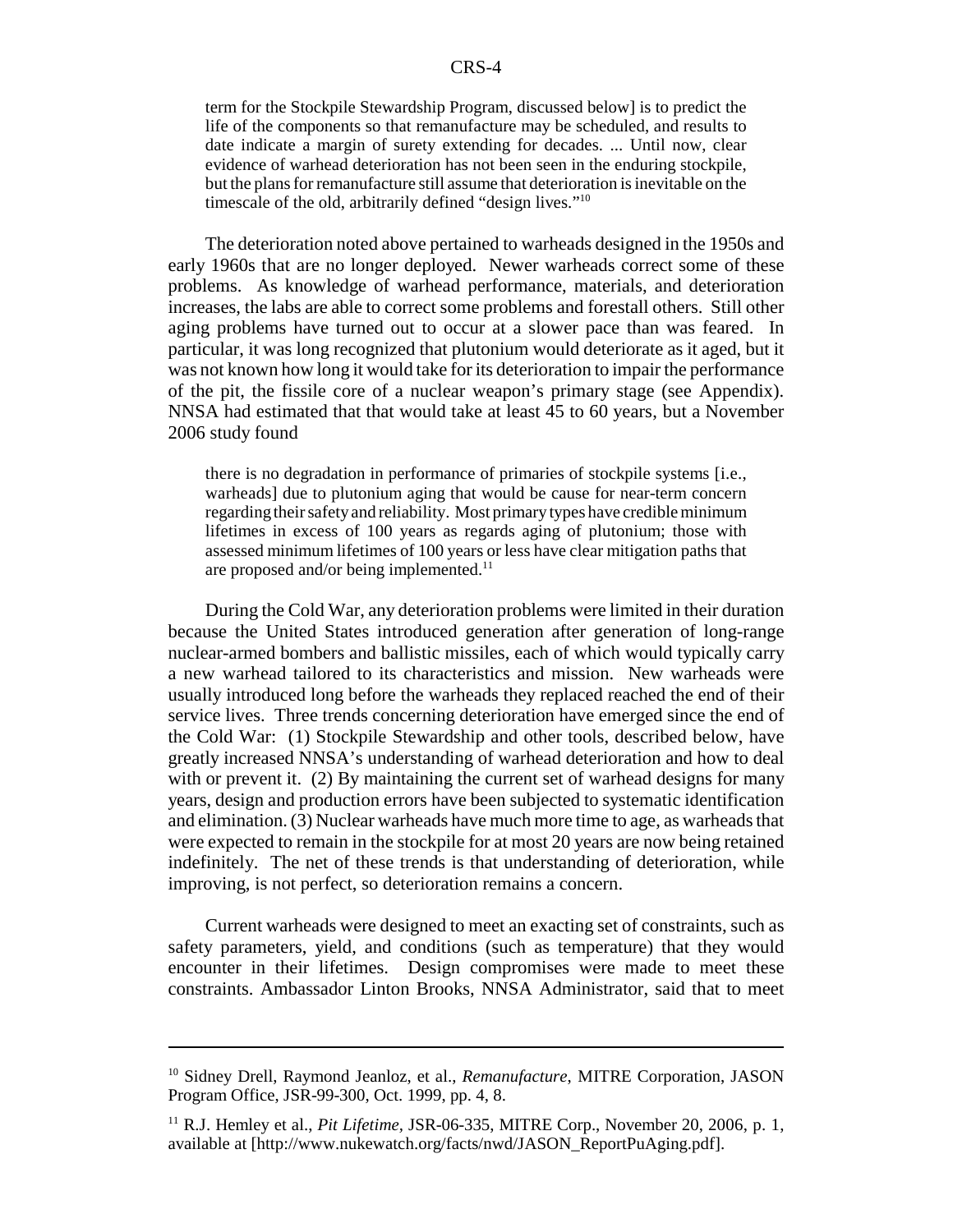requirements, "we designed these systems very close to performance cliffs."12 That is, designs approached points at which warheads would fail.<sup>13</sup> Many parts were hard to produce or used hazardous materials. Warheads were often hard to assemble. This approach increased the difficulty of replicating some components and of maintaining warheads. Ambassador Brooks said, "it is becoming more difficult and costly to certify warhead remanufacture. The evolution away from tested designs resulting from the inevitable accumulations of small changes over the extended lifetimes of these systems means that we can count on increasing uncertainty in the long-term certification of warheads in the stockpile."14

At issue is whether warheads can be maintained despite the absence of nuclear testing by replacing deteriorated components with newly-made ones built as close as possible to the original specifications. This debate has been going on for decades. In a 1978 letter to President Carter, three weapons scientists argued that the United States could go to great lengths in remanufacturing weapon components:

it is sometimes claimed that remanufacture may become impossible because of increasingly severe restrictions by EPA or OSHA to protect the environment of the worker. ... if the worker's environment acceptable until now for the use of asbestos, spray adhesives, or beryllium should be forbidden by OSHA regulations, those few workers needed to continue operations with such material could wear plastic-film suits ... It would be wise also to stockpile in appropriate storage facilities certain commercial materials used in weapons manufacture which might in the future disappear from the commercial scene.<sup>15</sup>

However, in a 1987 report, three scientists at Lawrence Livermore National Laboratory stated:

- ! *Exact replication, especially of older systems, is impossible.* Material batches are never quite the same, some materials become unavailable, and equivalent materials are never exactly equivalent. "Improved" parts often have new, unexpected failure modes. Vendors go out of business ...
- ! *Documentation has never been sufficiently exact to ensure replication.* ... We have never known enough about every detail to specify everything that may be important. ...

 $12$  U.S. Congress, Senate Committee on Armed Services, Subcommittee on Strategic Forces, *Strategic Forces/Nuclear Weapons Fiscal Year 2006 Budget*, hearing, Apr. 4, 2005.

 $<sup>13</sup>$  For example, if designers calculated that a certain amount of plutonium was the minimum</sup> at which the warhead would work, they might add only a small extra amount as a margin of assurance.

<sup>&</sup>lt;sup>14</sup> Brooks statement to Senate Armed Services Committee, Apr. 4, 2005, p. 3.

<sup>&</sup>lt;sup>15</sup> Letter from Norris Bradbury, J. Carson Mark, and Richard Garwin to President Jimmy Carter, Aug. 15, 1978, reprinted in U.S. Congress, House Committee on Foreign Affairs and Its Subcommittee on Arms Control, International Security and Science, *Proposals to Ban Nuclear Testing, H.J.Res.* 3, 99<sup>th</sup> Congress, 1<sup>st</sup> Sess., hearings, (Washington: GPO, 1985), p. 215.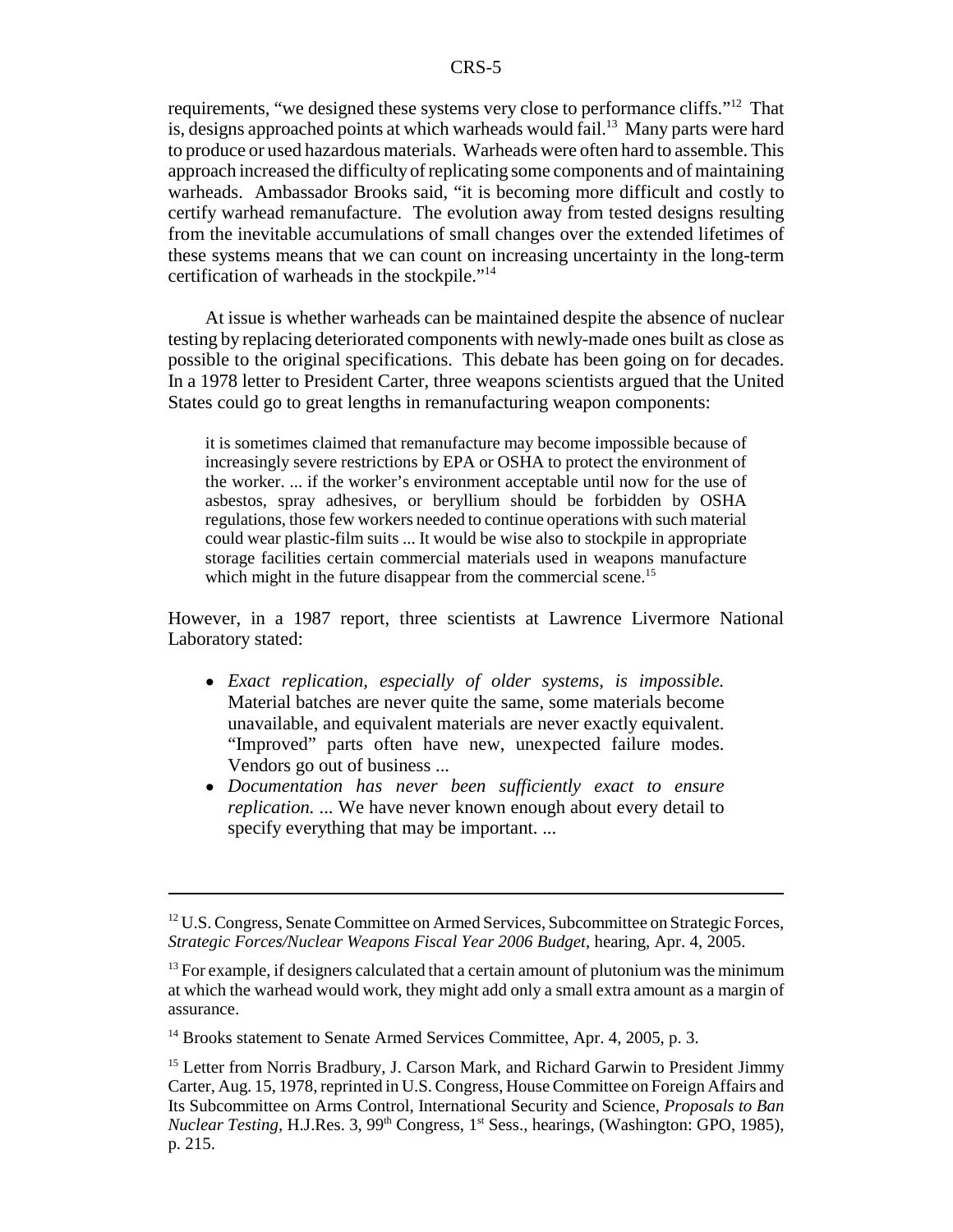! *The most important aspect of any product certification is testing; it provides the data for valid certification.*<sup>16</sup>

## **The Solution So Far: The Life Extension Program**

With the end of the Cold War, the Complex, like the rest of the defense establishment, faced turmoil. Budgets and personnel were reduced, design of new weapons ended, and a test moratorium began. For a time, the chief concern of DOE's nuclear weapons management was survival of the Complex.

To address this concern and set a course for the nuclear weapons enterprise, Congress, in the FY1994 National Defense Authorization Act (P.L. 103-160), Section 3138, directed the Secretary of Energy to "establish a stewardship program to ensure the preservation of the core intellectual and technical competencies of the United States in nuclear weapons, including weapons design, system integration, manufacturing, security, use control, reliability assessment, and certification." Since then, the Clinton and Bush Administrations have requested, and Congress has approved, tens of billions of dollars for this Stockpile Stewardship Program (SSP), which is presented in NNSA's budget as "Weapons Activities."<sup>17</sup>

SSP uses data from past nuclear tests, small-scale laboratory experiments, largescale experimental facilities, examination of warheads, and the like to improve theoretical understanding of the science underlying nuclear weapons performance. In turn, it uses this knowledge to improve computer codes that simulate aspects of weapons performance, revealing aspects of this performance and filling gaps in the nuclear weapons laboratories' understanding of it. Such advances enable scientists to analyze data from past nuclear tests more thoroughly, mining it to extract still more information. Theory, simulation, and data reinforce each other: theory refines simulation, simulation helps check theory, theory and simulation guide researchers to look for certain types of data, and data help check simulation and theory.

A key task of the Complex is to monitor warheads for signs of actual or future deterioration. This work is done through a program that conducts routine surveillance of warheads in the stockpile by closely examining 11 warheads of each type per year to search for corrosion, gases, and other evidence of deterioration. Of the 11, one is taken apart for destructive evaluation, while the other 10 are evaluated nondestructively and returned to the stockpile.18 In addition, an Enhanced Surveillance Program supports surveillance; its goal "is to develop diagnostic tools

<sup>16</sup> George Miller, Paul Brown, and Carol Alonso, *Report to Congress on Stockpile Reliability, Weapon Remanufacture, and the Role of Nuclear Testing,* Lawrence Livermore National Laboratory, UCRL-53822, Oct. 1987, p. 25. For an opposing view, see R.E. Kidder, *Maintaining the U.S. Stockpile of Nuclear Weapons During a Low-Threshold or Comprehensive Test Ban*, Lawrence Livermore National Laboratory, UCRL-53820, Oct. 1987, esp. pp. 6-9.

<sup>17</sup> See CRS Report RL32852, *Energy and Water Development: FY2006 Appropriations*, coordinated by Carl Behrens, section on Nuclear Weapons Stockpile Stewardship.

<sup>&</sup>lt;sup>18</sup> Information provided by NNSA, May 9, 2005.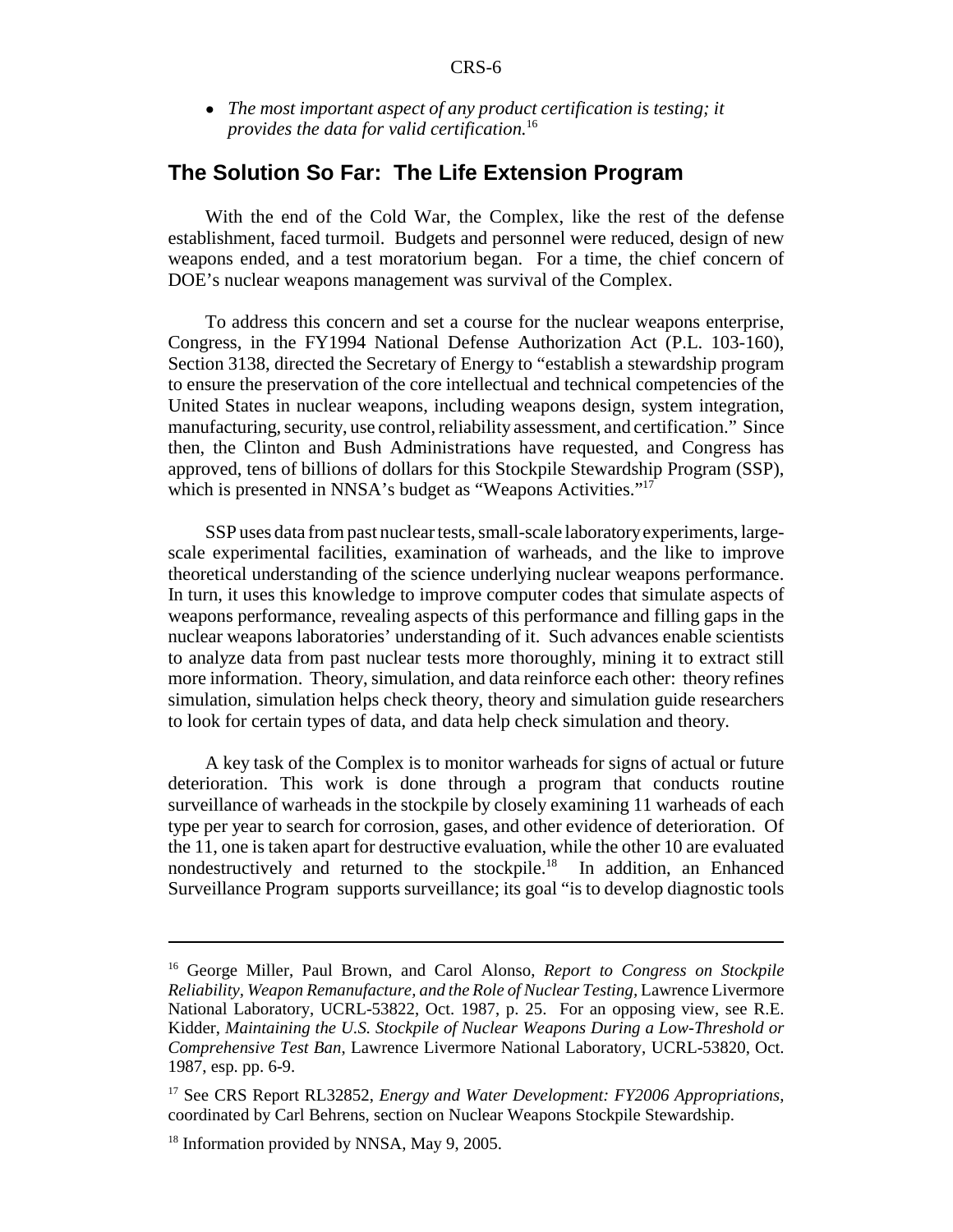and predictive models that will make it possible to analyze and predict the effects that aging may have on weapon materials, components, and systems."19

When routine surveillance detects warhead problems, the Complex applies knowledge gained through SSP to fix problems through the Life Extension Program (LEP), which attempts "to extend the stockpile lifetime of a warhead or warhead components at least 20 years with a goal of 30 years"20 beyond the originallyanticipated deployment time.

A warhead's components may be divided into two categories: those that are part of the nuclear explosive package (NEP), and those that are not. As described in the **Appendix**, the NEP is the part of the warhead that explodes, as distinct from the more numerous components like the outer case or arming system. Because non-NEP components can be subjected to extensive experiments and nonnuclear laboratory tests, they can be modified as needed under LEP to incorporate more advanced electronics or safer materials. In contrast, NEP components cannot be subjected to nuclear tests because the United States has observed a moratorium on nuclear testing since 1992. As a result, LEP seeks to replicate these components using original designs and, insofar as possible, original materials. In this way, it is hoped, components will be close to the originals so that they can be qualified for use in warheads. Because NEP components cannot be tested while other components can be, long-term concern focuses on the former.

Warheads contain several thousand components. While not all need to be refurbished in an LEP, some are difficult to fabricate, and assembly may be difficult, as discussed earlier. As a result, the LEP for an individual warhead type is a major campaign requiring extensive preparatory analysis and detailed work on many components that can take many years. For example, NNSA describes the LEP for the W76 warhead for Trident submarine-launched ballistic missiles as follows:

The W76 LEP will extend the life of the W76 for an additional 30 years with the FPU [first production unit] in FY 2007. Activities include design, qualification, certification, production plant Process Prove-In (PPI), and Pilot Production. The pre-production activities will ensure the design of refurbished warheads meets all required military characteristics. Additional activities include work associated with the manufacturability of the components including the nuclear explosive package; the Arming, Firing, and Fuzing (AF&F) system; gas transfer system; and associated cables, elastomers, valves, pads, cushions, foam supports, telemetries, and miscellaneous parts.<sup>21</sup>

Stockpile stewardship has made great strides in understanding weapons science, in predicting how weapons will age, and in predicting how they will fail. Most

<sup>19</sup> Katie Walter, "Enhanced Surveillance of Aging Weapons," *Science & Technology Review*, Jan./Feb. 1998, p. 21.

<sup>20</sup> U.S. Department of Energy. Office of Chief Financial Officer. *FY2007 Congressional Budget Request*, COE/CF-002, February 2006, vol. I, p. 79. Also, see ibid., pp. 79-80, for a weapon-by-weapon description of LEP activities planned for FY2007.

<sup>21</sup> Department of Energy, *FY2007 Congressional Budget Request*, vol. 1, p. 79.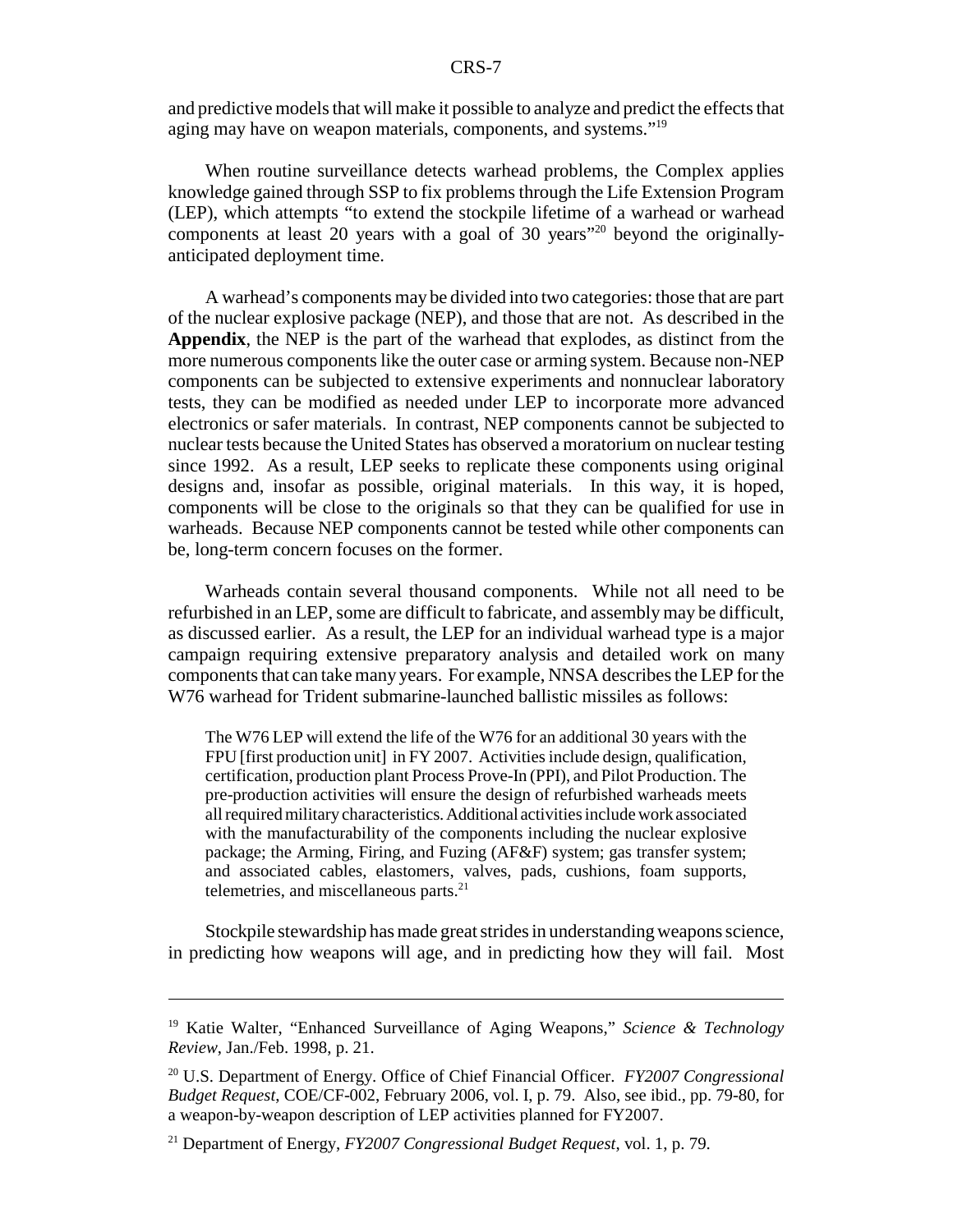observers agree with the following assessment by Ambassador Brooks in congressional testimony of April 2005:

today *stockpile stewardship is working*, we are confident that the stockpile is safe and reliable, and there is no requirement at this time for nuclear tests. Indeed, just last month, the Secretary of Energy and Secretary of Defense reaffirmed this judgment in reporting to the President their ninth annual assessment of the safety and reliability of the U.S. nuclear weapons stockpile. ... Our assessment derives from ten years of experience with science-based stockpile stewardship, from extensive surveillance, from the use of both experiments and computation, and from professional judgment.<sup>22</sup> [original emphasis]

## **Is LEP Satisfactory for the Long Term?**

In the turmoil following the end of the Cold War, it is scarcely surprising that the method chosen to maintain the stockpile — a task that had to be performed in the face of the many changes affecting the Complex and the many unknowns about its future — was to minimize changes. Now, with SSP well established, NNSA feels that it is appropriate to use a different approach to warhead maintenance, one that builds on the success of SSP and challenges the notion underlying LEP that changes must be held to a minimum.

Advocates of RRW recognize that LEP has worked well and concede that it can probably maintain warheads over the short term. Their concern is with maintaining reliability of warheads over the long term. They assert that LEP is not suited to the task because it will become harder to make it work as the technology under which current warheads were created becomes increasingly archaic and as materials, equipment, processes, and skills become unavailable. They maintain that if the labs were to lose confidence that they could replicate NEP components to near-original designs using near-original materials and processes, the United States could ultimately face a choice between resuming nuclear tests or accepting reduced confidence in reliability. Instead, for example, the three nuclear weapons laboratories (Los Alamos, Livermore, and Sandia) argue that a "vision of sustainable warheads with a sustainable [nuclear] enterprise can best be achieved by shifting from a program of warhead refurbishment to one of warhead replacement."<sup>23</sup>

Advocates of RRW note further that while the current stockpile — most units of which were manufactured between 1979 and 1989 — was designed to deter and, if necessary, defeat the Soviet Union, the threat, strategy and missions have changed, leaving the United States with the wrong stockpile for current circumstances. Ambassador Brooks said that current warheads are wrong technically because "we would [now] manage technical risk differently, for example, by 'trading' [warhead] size and weight for increased performance margins, system longevity, and ease of manufacture." These warheads were not "designed for longevity" or to minimize

 $22$  Brooks statement to Senate Armed Services Committee, Apr. 4, 2005, p. 2.

<sup>23</sup> K. Henry O'Brien et al., *Sustaining the Nuclear Enterprise — A New Approach,* published jointly by Lawrence Livermore, Los Alamos, and Sandia National Laboratories, UCRL-AR-212442, May 20, 2005, p. 3.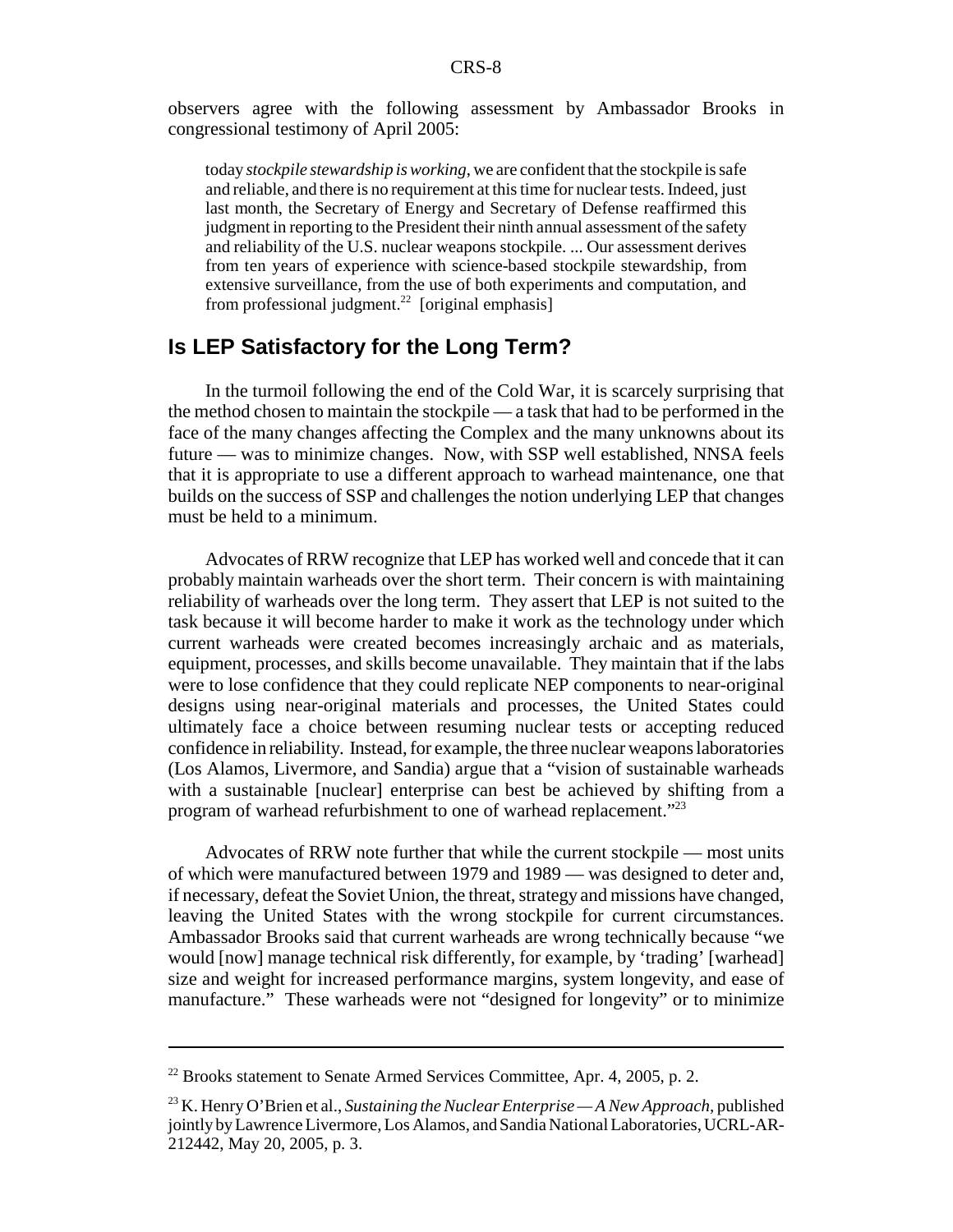cost, and may be wrong militarily because yields are too high and "do not lend themselves to reduced collateral damage." They also lack capabilities against buried targets or biological and chemical munitions, and they do not take full advantage of precision guidance.<sup>24</sup> Furthermore, LEP's critics believe the stockpile is wrong politically because it is too large:

We retain "hedge" warheads in large part due to the inability of either today's nuclear infrastructure, or the infrastructure we expect to have when the stockpile reductions are fully implemented in 2012, to manufacture, in a timely way, warheads for replacement or for force augmentation, or to act to correct unexpected technical problems.<sup>25</sup>

Finally, they believe the stockpile is wrong in terms of physical security because it was not designed for a scenario in which terrorists seize control of a nuclear weapon and try to detonate it in place. According to Brooks, "If we were designing the stockpile today, we would apply new technologies and approaches to warhead-level use control as a means to reduce physical security costs."<sup>26</sup>

### **RRW and the Transformation of Nuclear Warheads**

The nuclear stockpile was designed to meet Cold War requirements. For example, during the Cold War, high explosive yield per unit of warhead weight (the "yield-to-weight ratio") was of critical importance while cost, ease of manufacture, and reduction of hazardous material were less important. While warheads must continue to be safe and reliable, the importance of other constraints such as those just mentioned has inverted in the past 15 years. New opportunities and requirements have emerged as well. As a result, RRW advocates claim, it is necessary to transform the stockpile to reflect these changes.

With RRW, NNSA and DOD are revisiting tradeoffs underlying the current stockpile in order to adapt to post-Cold War changes and meet possible future requirements. While RRW would change many tradeoffs significantly, the changes would, in the view of NNSA and DOD, work out well: RRW would trade negligible sacrifices to secure major gains. This section presents some Cold War warhead requirements, how they have changed, and implications of these changes.

**Efficiency.** A major characteristic of warheads for ballistic missiles was a high yield-to-weight ratio.<sup>27</sup> Lower weight let each missile carry more warheads to more distant targets; higher yield gave each warhead a better chance of destroying its target; and increasing yield-to-weight enabled these goals to be met at the same time. For example, the W88 warhead for the Trident II (D5) submarine-launched ballistic missile uses a conventional high explosive (CHE) that is more sensitive to impact than insensitive high explosive (IHE) used on many other warhead types. IHE is

<sup>24</sup> Ibid., pp. 2-3.

 $25$  Ibid., p. 3.

 $26$  Ibid., p. 4.

 $27$  Bombs were less constrained in weight because bombers carry heavier loads than missiles.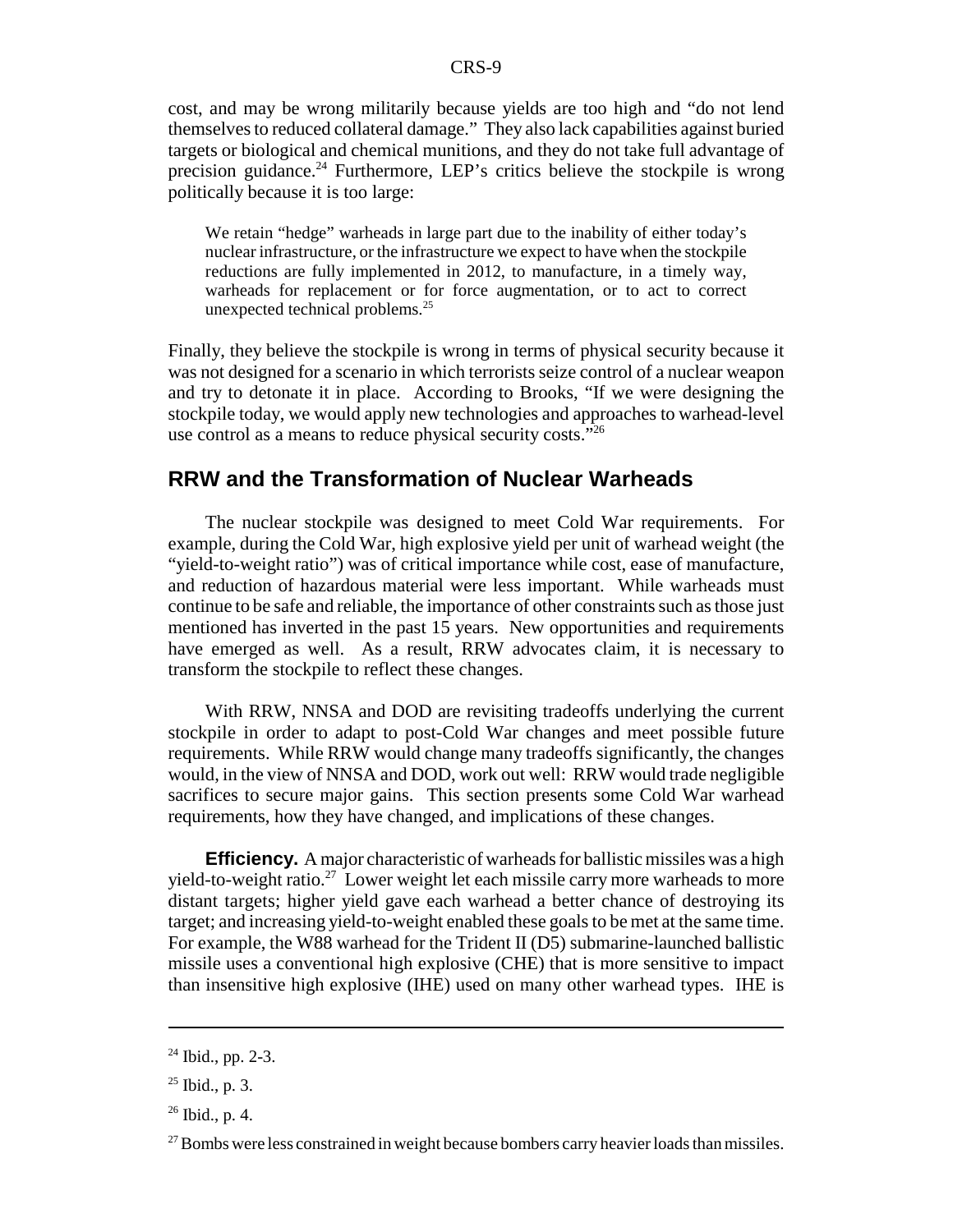safer to handle, but CHE packed more energy per unit weight. A missile could carry the lighter CHE warheads to a greater distance, so a submarine could stand off farther from its targets. Increased ocean patrol area forced the Soviet Union to spread out its antisubmarine assets, improving submarine survivability. Hard-to-manufacture designs, hazardous materials, and other undesirable features were deemed acceptable tradeoffs to maximize yield-to-weight. Now, ballistic missiles carry fewer warheads than they did during the Cold War due to reduced targeting requirements. As a result, it is possible to revisit the Cold War tradeoffs, redesigning warhead components to give greater emphasis to other characteristics at the expense of yield and weight. For example, with a missile's carrying capacity divided among fewer warheads, each warhead can be heavier, $^{28}$  and the added weight can be allocated to design features that improve use control, margin (excess performance designed into a warhead beyond the minimum required), ease of production, and the like.

**Yield.** During the Cold War, DOD required a substantial yield for its strategic warheads. Yield compensated for inaccuracy in attacking targets such as missile silos, which were hardened to withstand all but near misses or direct hits. Yield was also important for attacking targets covering large areas, such as shipyards or petroleum refineries. Now, high yield is much less important. There are likely to be fewer area targets in the future. Precision guidance enables conventional bombs to score direct hits on targets, and similar technology could apparently be used to make missile-delivered nuclear warheads more accurate, permitting lower yield. Indeed, some argue that the United States needs some lower-yield warheads.<sup>29</sup> In this view, lower-yield warheads would create less unintended damage that might prevent the United States from using them. Such warheads, some argue, would be a better deterrent precisely because their use would be more credible.

**Nuclear Testing.** Between 1945 and 1992, the United States conducted over 1,000 nuclear tests, mostly for weapons design.30 These tests added confidence that a weapon incorporating hard-to-manufacture components was made correctly, that a weapon would work at the extremes of temperatures to which it might be exposed, and that the design was satisfactory in other ways. Testing also enabled the labs to validate changes to existing warhead designs. With the congressionally-imposed

 $^{28}$  Ballistic missiles carry warheads inside reentry vehicles (RVs). An RV is a streamlined shell that protects its warhead from the intense heat and other stresses of reentering the atmosphere at high speed. RVs are designed to carry a specific type of warhead on a specific missile; the maximum stress that the RV encounters is carefully studied. Increasing warhead weight significantly would increase these stresses, possibly causing the RV to fail and the warhead to burn up, fail, or miss its target by a wide margin.

 $29$  Bryan Fearey, Paul White, John St. Ledger, and John Immele, "An Analysis of Reduced Collateral Damage Nuclear Weapons," *Comparative Strategy*, Oct./Nov. 2003, pp. 313-315. These lower-yield weapons are not necessarily the very low yield "mini-nukes" debated in Congress in recent years.

<sup>&</sup>lt;sup>30</sup> The United States conducted 1,030 tests, of which 883 were weapons related. (The United Kingdom conducted another 24 tests at the Nevada Test Site.) U.S. Department of Energy, Nevada Operations Office, Office of External Affairs, *United States Nuclear Tests, July 1945 through September 1992*, DOE/NV-209, rev. 14, Dec. 1994, p. viii.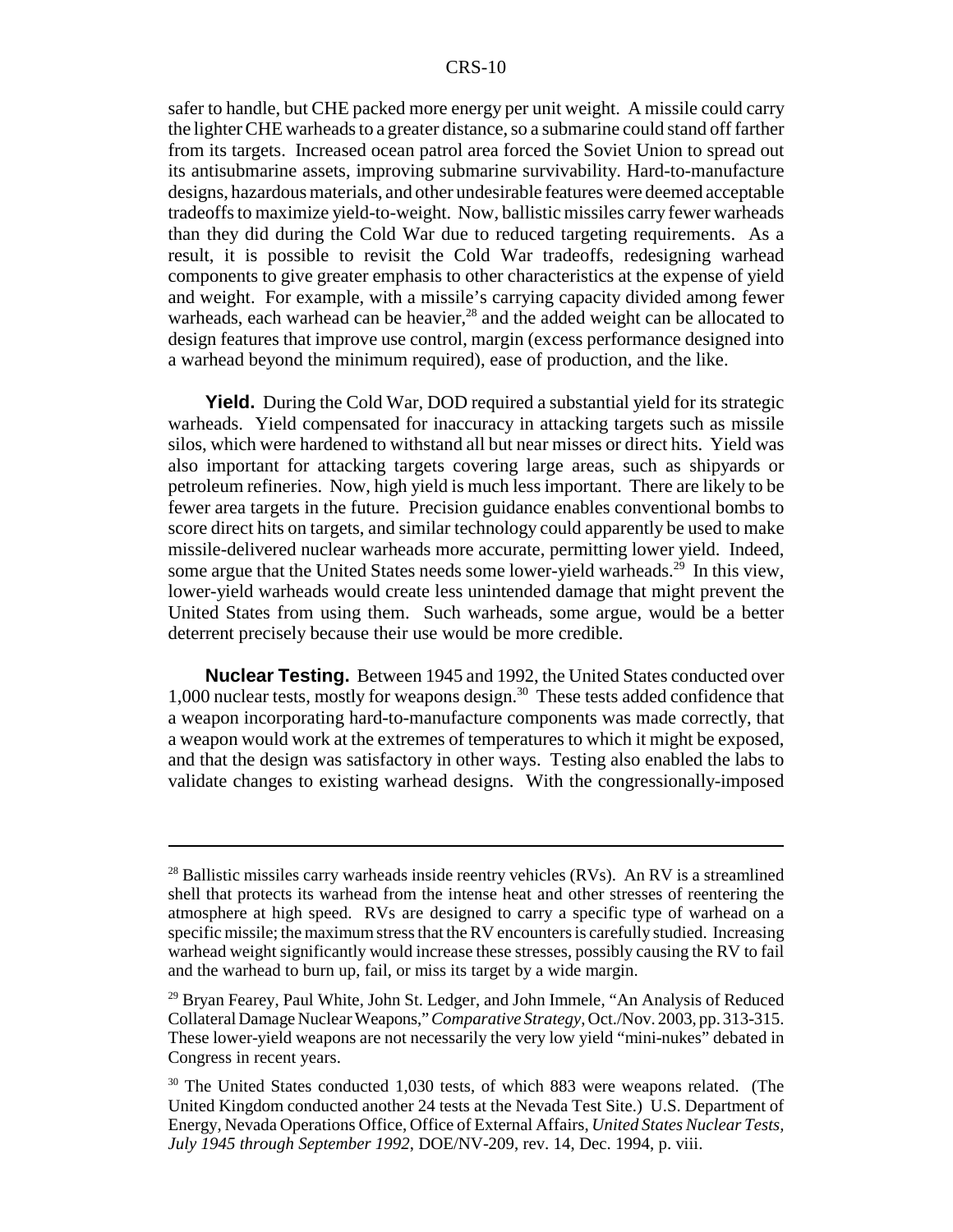U.S. nuclear test moratorium in October 1992,<sup>31</sup> the United States can no longer rely on tests to validate designs. While there are no military requirements for nuclear weapons with new or modified military capabilities,  $32$  any future weapon would have to be more conservatively designed than those that could be tested, such as by staying within design parameters that past nuclear tests have validated.

**Performance, Schedule, and Cost Tradeoffs.** Performance has always been the dominant consideration for nuclear weapons. Weapons must meet standards for safety and reliability, and meet other military characteristics. During the Cold War, schedule was also critical. With new missiles and nuclear-capable aircraft entering the force at a sustained pace, warheads and bombs had to be ready on a schedule dictated by their delivery systems. As a result, "our nuclear warheads were not designed ... to minimize DOE and DOD costs."33 Now, reducing cost has a higher priority. Cost reduction is also more feasible: performance is still dominant, but no external threat drives the schedule.

**Environment, Safety, and Health (ES&H).** During the Cold War, the urgency of production and limited knowledge of the ES&H effects of materials used or created in the nuclear weapons enterprise led to the use of hazardous materials, dumping contaminants onto the ground or into rivers, exposing citizens to radioactive fallout from nuclear tests, and the like. Now, ES&H concerns have grown within the Complex, reflecting their rise in civil society at large, leading to a strong interest in minimizing the use of hazardous materials in warheads and their production.

**Skill Development and Transfer.** During the Cold War, the design of dozens of warhead types, the conduct of over 1,000 nuclear tests, and the production of thousands of warheads exercised the full range of nuclear weapon skills. Now, with no design or testing, no new-design warheads being produced, and with warheads being refurbished at a slower pace than that at which they were originally produced, some have raised concern that Complex personnel are not adequately challenged. In this view, skill development and transfer can no longer be simply a byproduct of the work, but must be an explicit goal of the nuclear weapons program.

## **RRW and Nuclear Weapons Enterprise Transformation**

Supporters see RRW as the basis for more than addressing warhead issues. Representative David Hobson, Chairman of the House Energy and Water Development Appropriations Subcommittee in the  $108<sup>th</sup>$  and  $109<sup>th</sup>$  Congresses, was the prime sponsor of the effort to establish RRW. He expressed concern about the

 $31$  The moratorium was begun pursuant to Section 507 of P.L. 102-377, FY1993 Energy and Water Development Appropriations Act, signed into law Oct. 2, 1992.

 $32$  Brooks stated, "We must preserve the ability to produce weapons with new or modified military capabilities if this is required in the future. *Currently the DOD has identified no requirements for such weapons,* but our experience suggests that we are not always able to predict our future requirements." Brooks statement to Senate Armed Services Committee, Apr. 4, 2005, p. 6, emphasis added.

<sup>&</sup>lt;sup>33</sup> Brooks statement to Senate Armed Services Committee, Apr. 4, 2005, p. 3.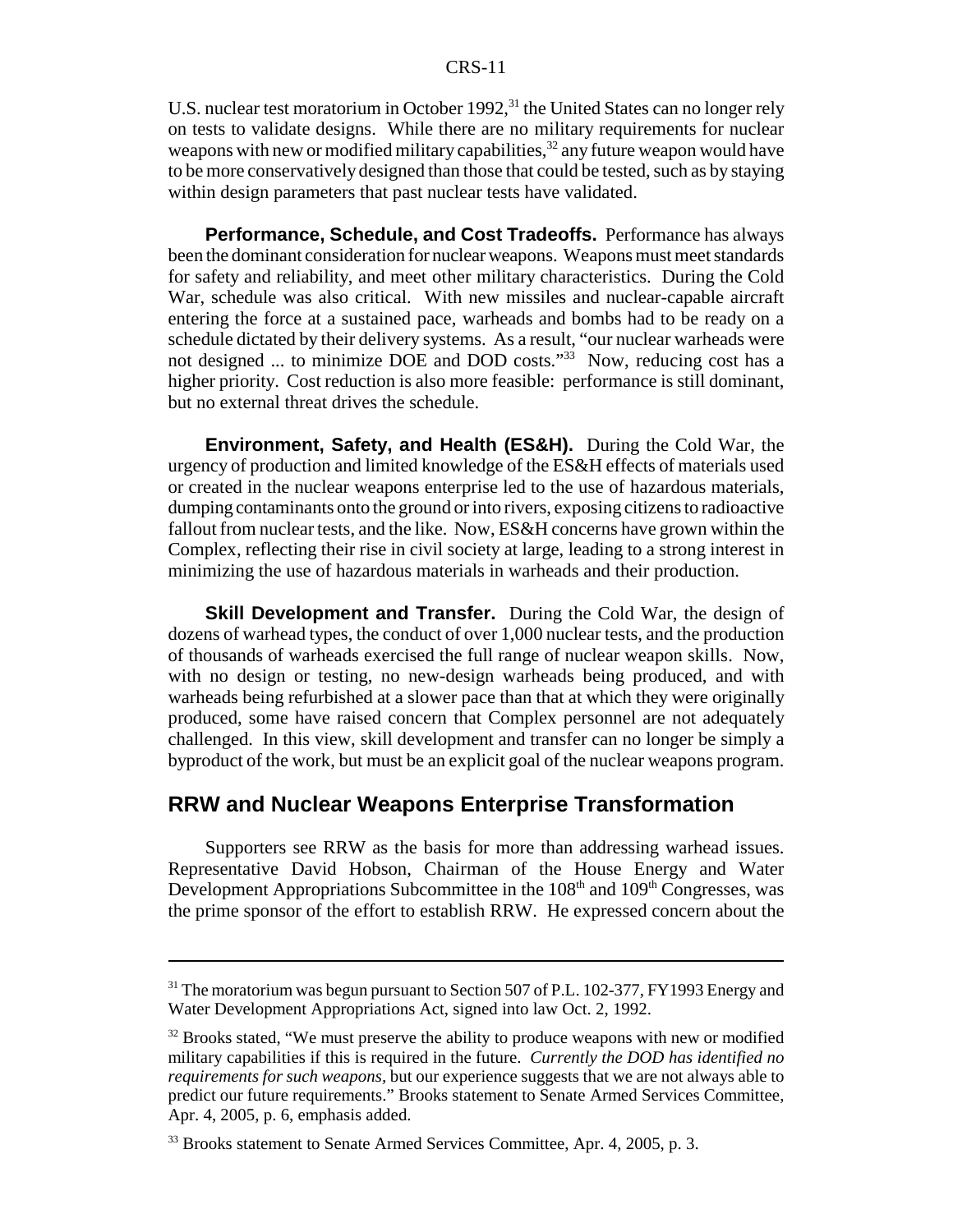direction of nuclear policy. In introducing the FY2005 energy and water bill (H.R. 4614) to the House, he emphasized the need to redirect the Complex:

much of the DOE weapons complex is still sized to support a Cold War stockpile. The NNSA needs to take a 'time-out' on new initiatives until it completes a review of its weapons complex in relation to security needs, budget constraints, and [a] new stockpile plan.<sup>34</sup>

At a National Academy of Sciences symposium in August 2004, he expressed concern about Administration nuclear policies and programs:

I was not comfortable with the Administration's emphasis on new nuclear weapons initiatives in the fiscal year 2004 budget request and repeated in the fiscal year 2005 request. I view the Advanced Concepts research proposal, the Robust Nuclear Earth Penetrator study, and the effort to reduce the nuclear test readiness posture to 18 months as very provocative and overly aggressive policies that undermine our moral authority to argue that other nations should forego nuclear weapons. We cannot advocate for nuclear nonproliferation around the globe and pursue more useable nuclear weapon options here at home. That inconsistency is not lost on anyone in the international community.<sup>35</sup>

He saw RRW as a key part of his effort to redirect U.S. nuclear strategy, reshape the nuclear weapons stockpile and Complex to support that strategy, undertake weapons programs consistent with that strategy, and reject those inconsistent with it.

I think the time is now for a thoughtful and open debate on the role of nuclear weapons in our country's national security strategy. There is still a basic set of questions that need to be addressed and let me talk about some of those. How large a stockpile should we maintain, should we have a set of older weapons with many spares or should we have a smaller stockpile of more modern weapons? What design and manufacturing capabilities do we need to maintain the DOE nuclear weapons complex? And where should these complexes be located? And finally, is this the best use of our limited, financial resources for national defense? ... until we have this debate and develop a comprehensive plan for the U.S. nuclear stockpile and the DOE weapons complex, we're left arguing over isolated projects such as the robust nuclear penetrator or the RNEP study....<sup>36</sup>

Representative Hobson also stated:

The Reliable Replacement Warhead concept will provide the research and engineering problems necessary to challenge the workforce while at the same time refurbishing some existing weapons in the stockpile without developing a

<sup>36</sup> Congressman David Hobson, "U.S. Nuclear Security in the 21<sup>st</sup> Century," address to the Arms Control Association, Washington, DC, Feb. 3, 2005. (Transcript as delivered.)

<sup>34</sup> *Congressional Record*, June 25, 2004, p. H5085.

<sup>&</sup>lt;sup>35</sup> Rep. David Hobson, "Remarks by Chairman David Hobson — House Appropriations Subcommittee on Energy and Water Development, [to the] National Academy of Sciences, Committee on International Security and Arms Control, Symposium on 'Post-Cold War U.S. Nuclear Strategy: A Search for Technical and Policy Common Ground,'" Aug. 11, 2004, p. 3; available at [http://www7.nationalacademies.org/cisac/Hobson\_Presentation.pdf].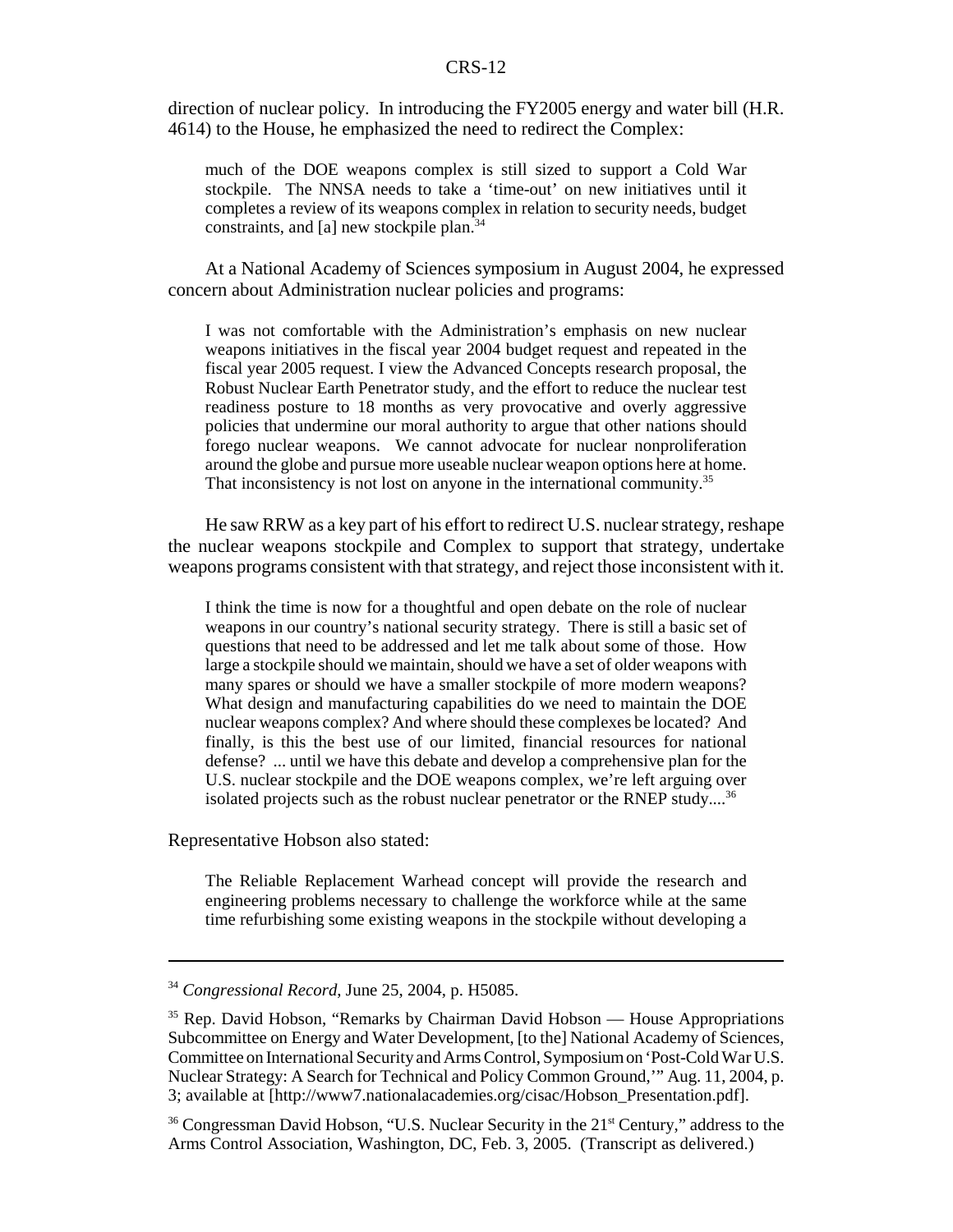new weapon that would require underground testing to verify the design. A more robust replacement warhead, from a reliability standpoint, will provide the stockpile hedge that is currently provided by retaining thousands of unnecessary warheads.<sup>37</sup>

Thus while the FY2005 omnibus appropriations conference report and NNSA's FY2006 budget request presented a program of narrow scope, Representative Hobson envisioned that RRW could be much more consequential. NNSA Administrator Brooks agreed. In testimony of April 2005, he presented an expansive view of the transformation of the nuclear weapons enterprise, with RRW as its pivot point.

Let me briefly describe the broad conceptual approach for stockpile and infrastructure transformation. The "enabler" for such transformation, we believe, is the RRW program. To establish the feasibility of the RRW concept, we will use the funds provided by Congress last year and those requested this year to begin concept and feasibility studies on replacement warheads or warhead components that provide the same or comparable military capabilities as existing warheads in the stockpile. If those studies suggest the RRW concept is technically feasible, and if, as I expect, the Department of Defense establishes a requirement, we should be able to develop and produce by the 2012-15 timeframe a small build of warheads in order to demonstrate that an RRW system can be manufactured and certified without nuclear testing.

Once that capability is demonstrated, the United States will have the option to: • truncate or cease some ongoing life extension programs for the legacy stockpile,

• apply the savings from the reduced life extension workload to begin to transform to a stockpile with a substantial RRW component that is both easier and less costly to manufacture and certify, and

• use stockpile transformation to enable and drive consolidation to a more responsive infrastructure.38

RRW is also linked to transforming the Complex into the responsive infrastructure envisioned in the Nuclear Posture Review. An NNSA official stated,

By "responsive" we refer to the resilience of the nuclear enterprise to unanticipated events or emerging threats, and the ability to anticipate innovations by an adversary and to counter them before our deterrent is degraded. ... much remains to be done to achieve stockpile and infrastructure transformation. ... The "enabler" for transformation is our concept for the RRW. The RRW will benefit from relaxed Cold War design constraints that maximized yield to weight ratios. This will allow us to design replacement components that are easier to manufacture; are safer and more secure; eliminate environmentally dangerous, reactive, and unstable materials ... RRW, we believe, will provide enormous

 $37$  Congressman David Hobson, "U.S. Nuclear Security in the  $21<sup>st</sup>$  Century," address to the Arms Control Association, Washington, DC, Feb. 3, 2005. (Remarks as prepared for delivery.)

<sup>&</sup>lt;sup>38</sup> Brooks statement to Senate Armed Services Committee, Apr. 4, 2005, p. 6.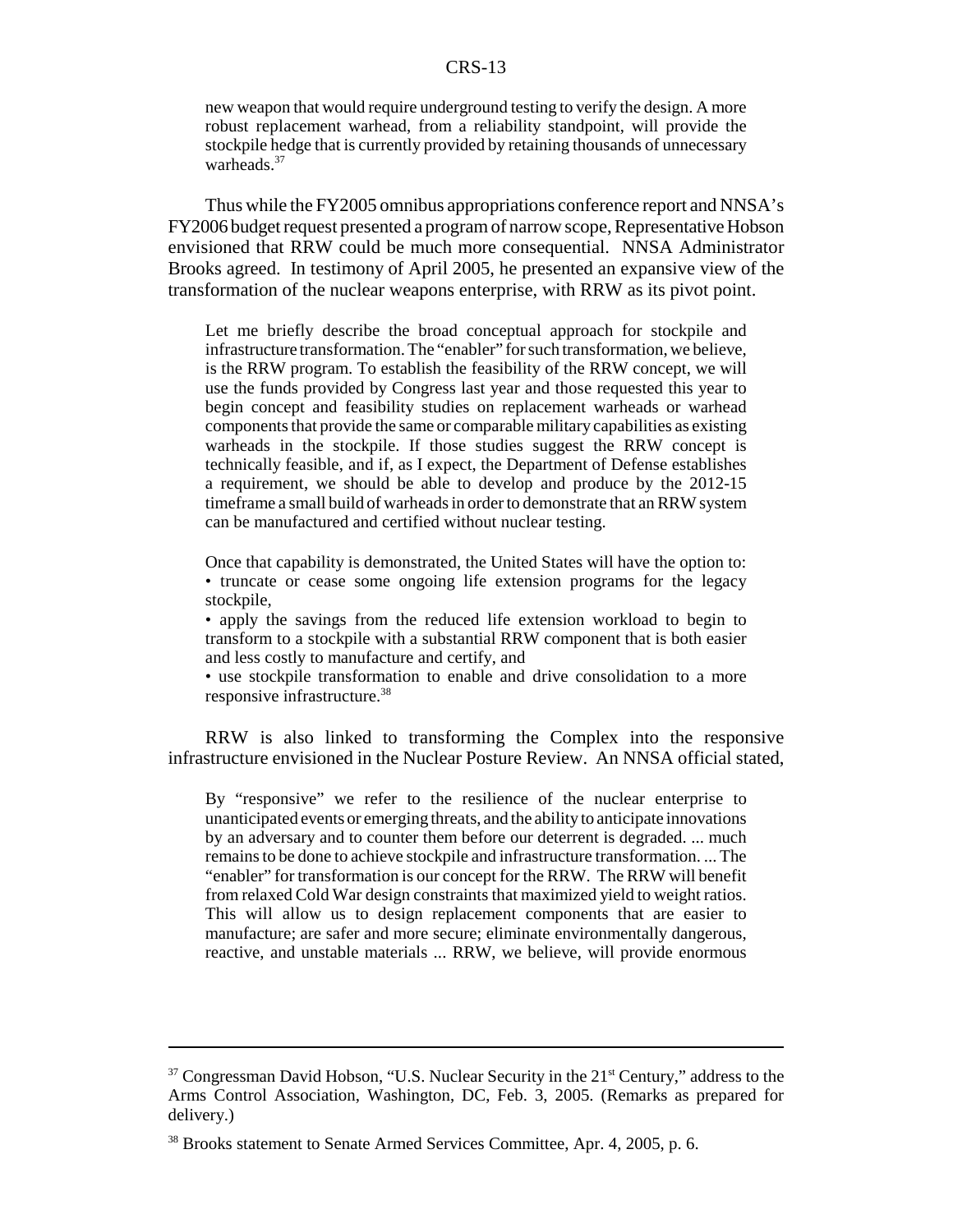leverage for a more efficient and responsive infrastructure and opportunities for a smaller stockpile.<sup>39</sup>

Thomas D'Agostino, then NNSA Deputy Administrator for Defense Programs, said, "We have worked closely with the DoD to establish goals for 'responsiveness,' that is, timelines to address stockpile problems or deal with new or emerging threats. For example, our goal is to understand and fix most problems in the stockpile within 12 months of their discovery."<sup>40</sup> To meet these goals, NNSA has proposed a "Complex 2030" plan for restructuring the Complex.<sup>41</sup> It would consolidate fissile material, eliminate some redundancies in R&D facilities, and consolidate elements of the current Complex. It assumes Complex reconfiguration completed around 2030. As a result, even if the United States proceeds with RRW, the Complex would, for decades, need to support current warheads and RRWs simultaneously, so a Complex-in-transition would support a stockpile-in-transition. Because RRW would be designed in part for ease of manufacture, advocates claim it would permit a simpler a smaller and less costly Complex. In NNSA's view, Complex 2030, combined with easier-to-produce RRWs, would be more responsive to DOD's needs than the current Complex. Another plan, by a Secretary of Energy Advisory Board task force, proposed a greater level of consolidation of production, experimental equipment, and uranium and plutonium than the Complex 2030 plan.<sup>42</sup> One of its elements was a Consolidated Nuclear Production Center (CNPC), which would produce all uranium and plutonium components for nuclear weapons, as well as assembling, surveilling, and disassembling weapons, and storing all weapons not in DOD custody.<sup>43</sup>

In discussing the FY2007 Energy and Water Development Appropriations Bill, H.R. 5427, Representative Hobson said, "The committee views the reform of the weapons complex as a package deal. We will move forward with a reliable replacement warhead but only if accompanied by actions to consolidate the footprint of production complex, consolidating special nuclear fuel materials and accelerating dismantlement."44 In a letter to Secretary of Energy Samuel Bodman in November 2006, Representative Hobson expressed strong concern that DOE had decided not to

<sup>&</sup>lt;sup>39</sup> "Statement of Thomas P. D'Agostino, Deputy Administrator for Defense Programs, National Nuclear Security Administration, Before the House Armed Services Committee, Subcommittee on Strategic Forces," April 5, 2006, p. 3, 6.

 $40$  "Statement of Thomas P. D'Agostino ...," April 5, 2006, p. 4.

<sup>&</sup>lt;sup>41</sup> U.S. Department of Energy. National Nuclear Security Administration. Office of Defense Programs. *Complex 2030: An Infrastructure Planning Scenario for a Nuclear Weapons Complex Able to Meet the Threats of the 21st Century,* DOE/NA-0013, October 2006.

<sup>&</sup>lt;sup>42</sup> U.S. Department of Energy. Secretary of Energy Advisory Board. Nuclear Weapons Complex Infrastructure Task Force. *Recommendations for the Nuclear Weapons Complex of the Future,* 2005.

 $43$  Ibid., p. 14.

<sup>44</sup> U.S. Congress. *Congressional Record,* May 24, 2006, p. H3158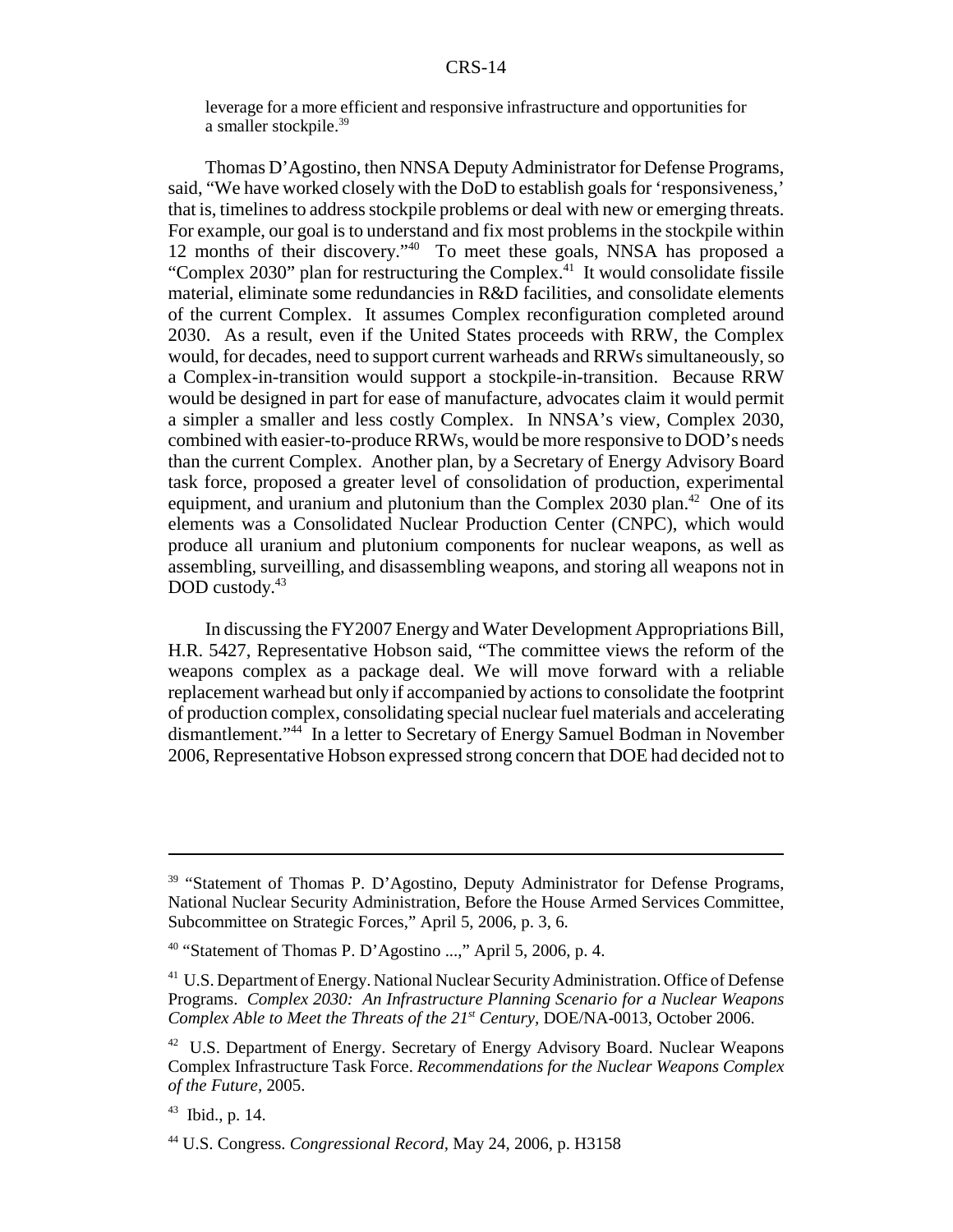analyze the SEAB plan and instead considered Complex 2030 as its proposed action.45 He wrote:

If the Department is not willing to conduct a thorough and objective analysis of all reform alternatives including the CNPC, and instead is determined to conduct an obviously prejudicial process aimed at ensuring the Department's preferred outcome, then I will not support funding for the Complex 2030 efforts, including the Reliable Replacement Warhead (RRW) program. RRW is a deal with Congress, but the deal requires a serious effort by the Department to modernize, consolidate, and downsize the weapons complex. Absent that, there is no deal.<sup>46</sup>

## **RRW Program Developments**

Representatives of the Office of the Secretary of Defense, the armed services, and NNSA participate in the Nuclear Weapons Council, which under 10 U.S.C. 179 coordinates their efforts in this area. The council approved forming a DOD-DOE Project Officers' Group (POG) for the RRW program in March 2005. According to NNSA, the POG is composed of representatives of NNSA, the nuclear weapon labs (Los Alamos, Lawrence Livermore, and Sandia), the Office of the Secretary of Defense, the U.S. Strategic Command, the Navy, the Air Force, and Lockheed Martin Space Systems Company.<sup>47</sup> There are also observers from the Office of the Chief of Naval Operations, the Defense Threat Reduction Agency, and three nuclear weapon plants (Kansas City, Pantex, and  $Y-12$ ).<sup>48</sup> In practice, POGs do not take votes, so members and observers participate on an equal footing. The Nuclear Weapons Council tasked the POG to conduct an 18-month design competition, which started with the first POG meeting in May 2005. In the competition, two teams — Los Alamos and Sandia New Mexico, and Lawrence Livermore and Sandia California were tasked to provide warhead designs consistent with RRW program objectives. The council set the terms of reference for the designs in a memorandum to the POG. DOD requested that the study be done as a competition between the two teams rather than as a collaboration, according to NNSA.

By February 2006, the two teams had become fully confident that their designs would meet military requirements, would not require nuclear testing to certify, and would meet other criteria including ease of manufacturing, reduction in the use of

<sup>&</sup>lt;sup>45</sup> DOE announced this decision in "Notice of Intent to Prepare a Supplement to the Stockpile Stewardship and Management Programmatic Environmental Impact Statement — Complex 2030," in U.S. National Archives and Records Administration. Office of the Federal Register. *Federal Register,* October 19, 2006, p. 61731-61736.

<sup>46</sup> Letter from David L. Hobson, Chairman, Energy and Water Development Appropriations Subcommittee, to Samuel W. Bodman, Secretary of Energy, November 16, 2006.

<sup>&</sup>lt;sup>47</sup> Lockheed Martin Space Systems Company, a subsidiary of Lockheed Martin Corporation, and its predecessor organizations have developed and manufactured all U.S. SLBMs. This company is on the POG to provide expertise on compatibility of candidate SLBM replacement warhead designs with their delivery system, Trident II missiles.

<sup>48</sup> The Savannah River Site, another nuclear weapons plant, is not involved in the POG because it does not design warhead components; its role is to supply tritium for warheads.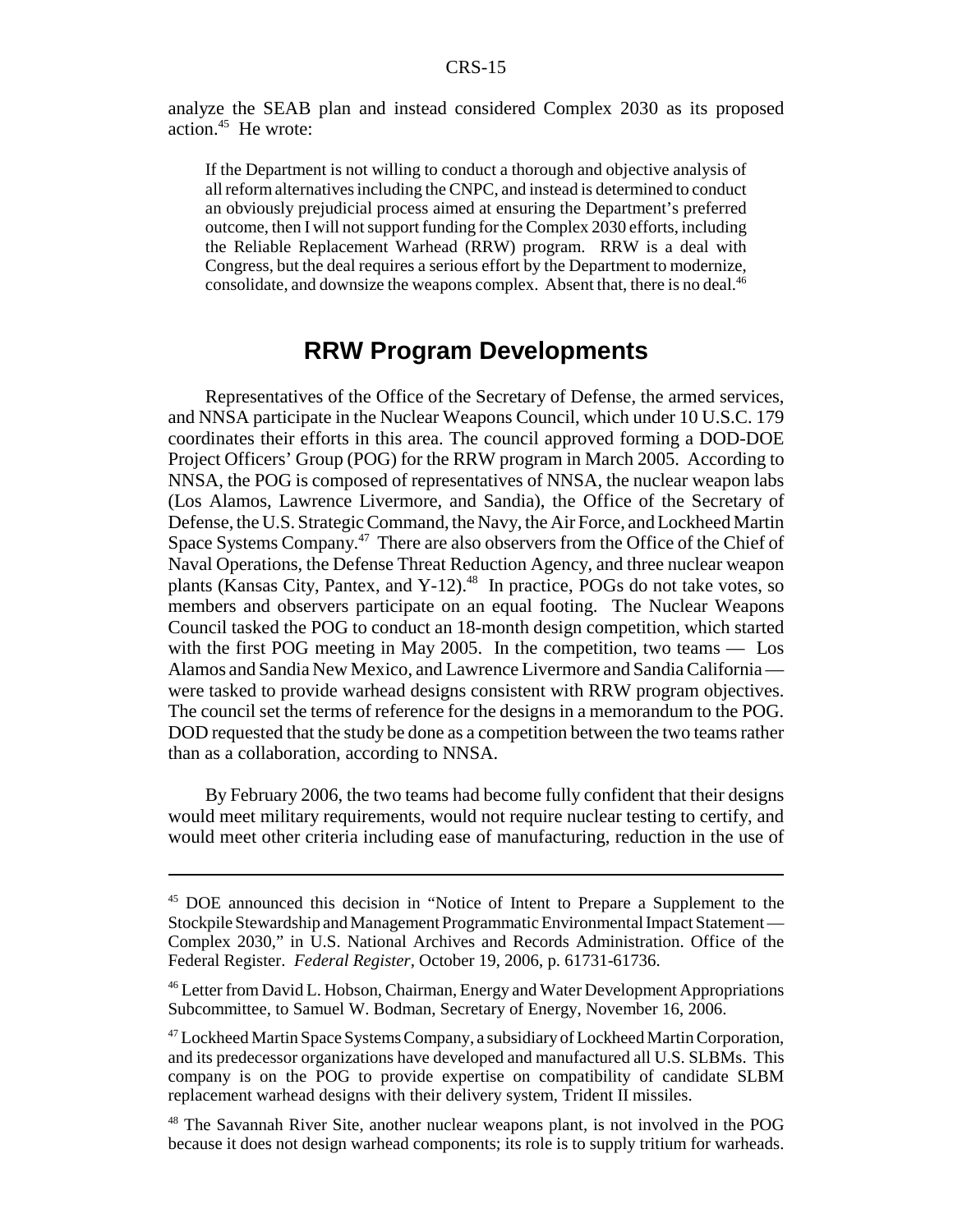hazardous and exotic materials, and significantly enhanced safety and use control. The teams completed their preliminary designs in March 2006, and released their designs to the competing team. Over the next few months, the labs, POG, and NNSA reviewed and analyzed candidate design concepts. On November 30, 2006, the POG briefed the council on RRW, and the council determined that RRW "is feasible as a strategy for sustaining the nation's nuclear weapons stockpile for the long-term without underground nuclear testing." According to a December 1 press release, the council is expected to select a preferred design "in the next few weeks."49

The competing designs are for a submarine-launched ballistic missile (SLBM) replacement warhead. This is consistent with a statement in a House Armed Services Committee report: "the committee encourages the Department of Defense and the Department of Energy to focus initial Reliable Replacement Warhead efforts on replacement warheads for Submarine Launched Ballistic Missiles."50 Specifically, the designs seek to provide the military capability of the W76 warhead. Because of this SLBM focus, the Navy is the POG chair, and the Air Force is co-chair. At the same time, the designs are made so that they can also be used on land-based intercontinental ballistic missiles. In this way, the RRW could serve as a backup in case ICBM warheads encountered a problem. This approach could permit reducing the number of warhead types, meeting an objective in the House Appropriations Committee's energy and water report: "A more reliable replacement warhead will allow long-term savings by phasing out the multiple redundant Cold War warhead designs that require maintaining multiple obsolete production technologies to maintain the older warheads."51

NNSA is expected to request FY2008 funds to prepare a detailed design, assess technical feasibility, and develop an estimate of cost and schedule.<sup>52</sup> NNSA plans to conduct engineering development of the selected design beginning by the start of FY2010. The FY2007 National Defense Authorization Act (P.L. 109-364, Section 3111) sets as an objective having the first production unit (FPU, the first complete warhead from a production line certified for deployment) of RRW in 2012, and the FPU is scheduled for September 2012. There is some uncertainty about NNSA's ability to meet the FPU date. Barry Hannah, Chairman of the RRW POG, stated, "I

<sup>49</sup> U.S. Department of Energy. National Nuclear Security Administration. "Nuclear Weapons Officials Agree to Pursue RRW Strategy." Press release, December 1, 2006.

<sup>50</sup> U.S. Congress, House Committee on Armed Services, *National Defense Authorization Act for Fiscal Year 2006,* H.Rept. 109-89, to accompany H.R. 1815, 109<sup>th</sup> Cong., 1<sup>st</sup> Sess., 2005, p. 464.

<sup>51</sup> U.S. Congress, House Committee on Appropriations, *Energy and Water Development Appropriations Bill, 2006, H.Rept. 109-86, to accompany H.R. 2419, 109*<sup>th</sup> Cong., 1<sup>st</sup> Sess., 2005, p. 130.

 $52$  For a description of the phases of development of nuclear weapons other than new ones, such as refurbishments, modernizations, and life extensions, see U.S. Department of Defense and Department of Energy. Nuclear Weapons Council, *Procedural Guideline for the Phase 6.X Process,* Apr. 19, 2000.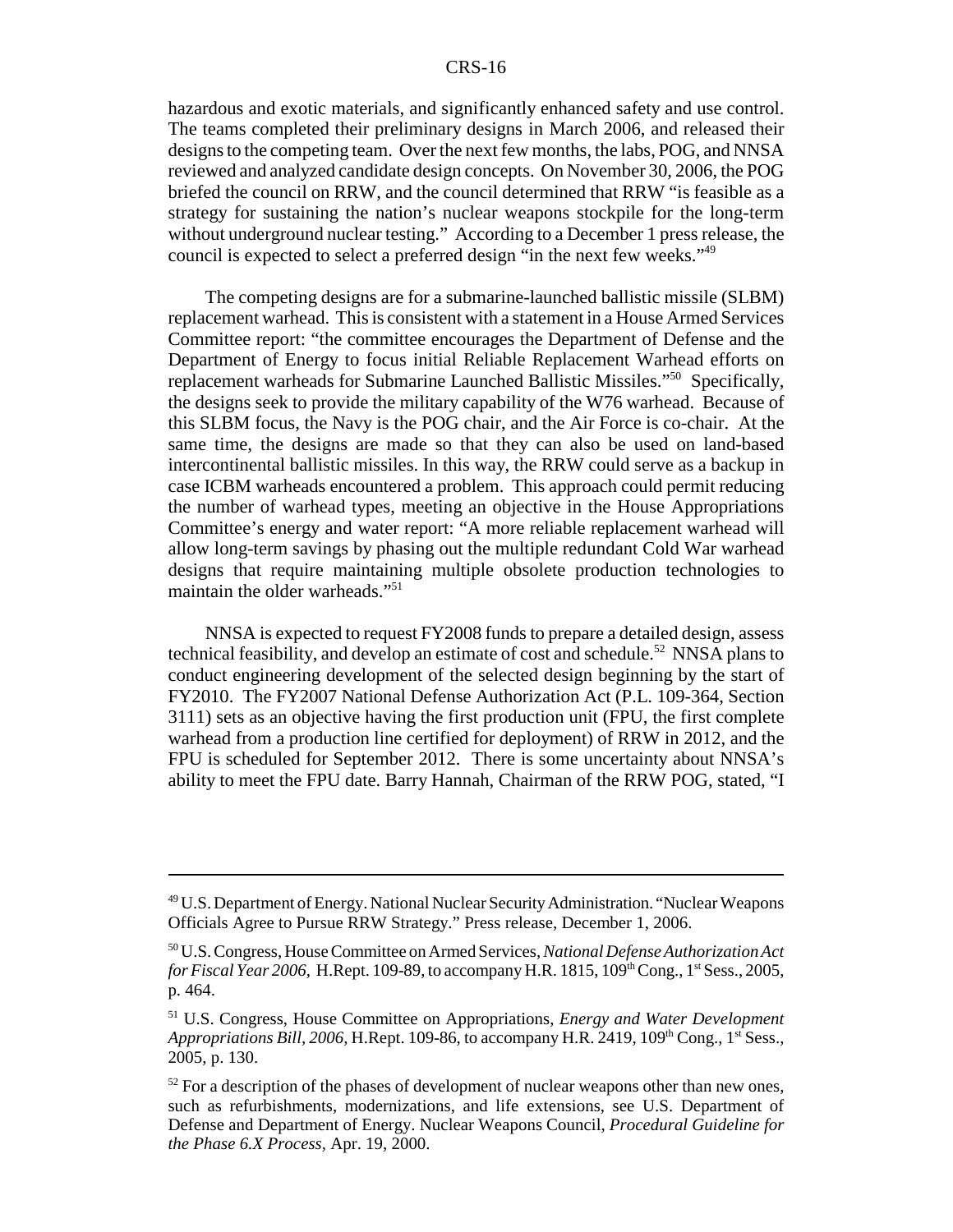believe that an FPU of FY2012 for the first RRW is extremely optimistic."<sup>53</sup> Each year, it would be up to Congress to decide whether to fund the program as requested, modify it, or cancel it.

RRW involves plants as well as labs. The plants involved in RRW (Kansas City, Pantex, and Y-12) provided the labs with design information beginning at an early stage. They are working with the labs and NNSA to identify options for manufacturing processes and infrastructure transformation, such as steering the labs away from hard-to-manufacture designs. The contribution of the plants will change over time as the designs become more mature, at which time designers would be in a position to accept detailed recommendations on manufacturing from the plants. The results of this work, NNSA states, will be incorporated in the design and cost study. This role of the plants is in keeping with numerous congressional statements that ease and safety of manufacture, cost savings, and reduction of hazardous materials are goals of RRW.

## **Congressional Action on the FY2006 RRW Request**

Consistent with congressional action in FY2005, NNSA requested \$9.4 million for RRW for FY2006.<sup>54</sup> The request stated that the program "is to demonstrate the feasibility of developing reliable replacement components that are producible and certifiable for the existing stockpile. The initial focus will be to provide cost and schedule efficient replacement pits [see **Appendix**] that can be certified without Underground Tests."55

The House Appropriations Committee reported the FY2006 Energy and Water Development Appropriations Bill, H.R. 2419, on May 18, 2005 (H.Rept. 109-86). The bill passed the House, 416-13, on May 24 with no amendments to the Weapons Activities section. In its report, the committee offered a "qualified endorsement" of RRW "contingent on the intent of the program being solely to meet the current military characteristics and requirements of the existing stockpile." (p. 128) (Page numbers in this section refer to H.Rept. 109-86.) It did not endorse RRW if it produces new weapons for new military missions. (p. 128)

The committee saw RRW as part of a new Sustainable Stockpile Initiative, under which DOE would "develop an integrated RRW implementation plan that challenges the [nuclear weapons] complex to produce a RRW certifiable design while implementing an accelerated warhead dismantlement program and an

<sup>&</sup>lt;sup>53</sup> Information provided by Dr. Barry Hannah, SES, Branch Head, Reentry Systems, Strategic Systems Program, U.S. Navy, telephone conversation with the author, October 23, 2006.

<sup>54</sup> U.S. Department of Energy, Office of Management, Budget, and Evaluation/CFO, *FY2006 Congressional Budget Request*, vol. I, National Nuclear Security Administration, DOE/ME-0046, Feb. 2005, p. 68. (Hereafter cited as Department of Energy, *FY2006 Congressional Budget Request*, vol. I.)

<sup>55</sup> Department of Energy, *FY2006 Congressional Budget Request*, Vol. I, p. 82.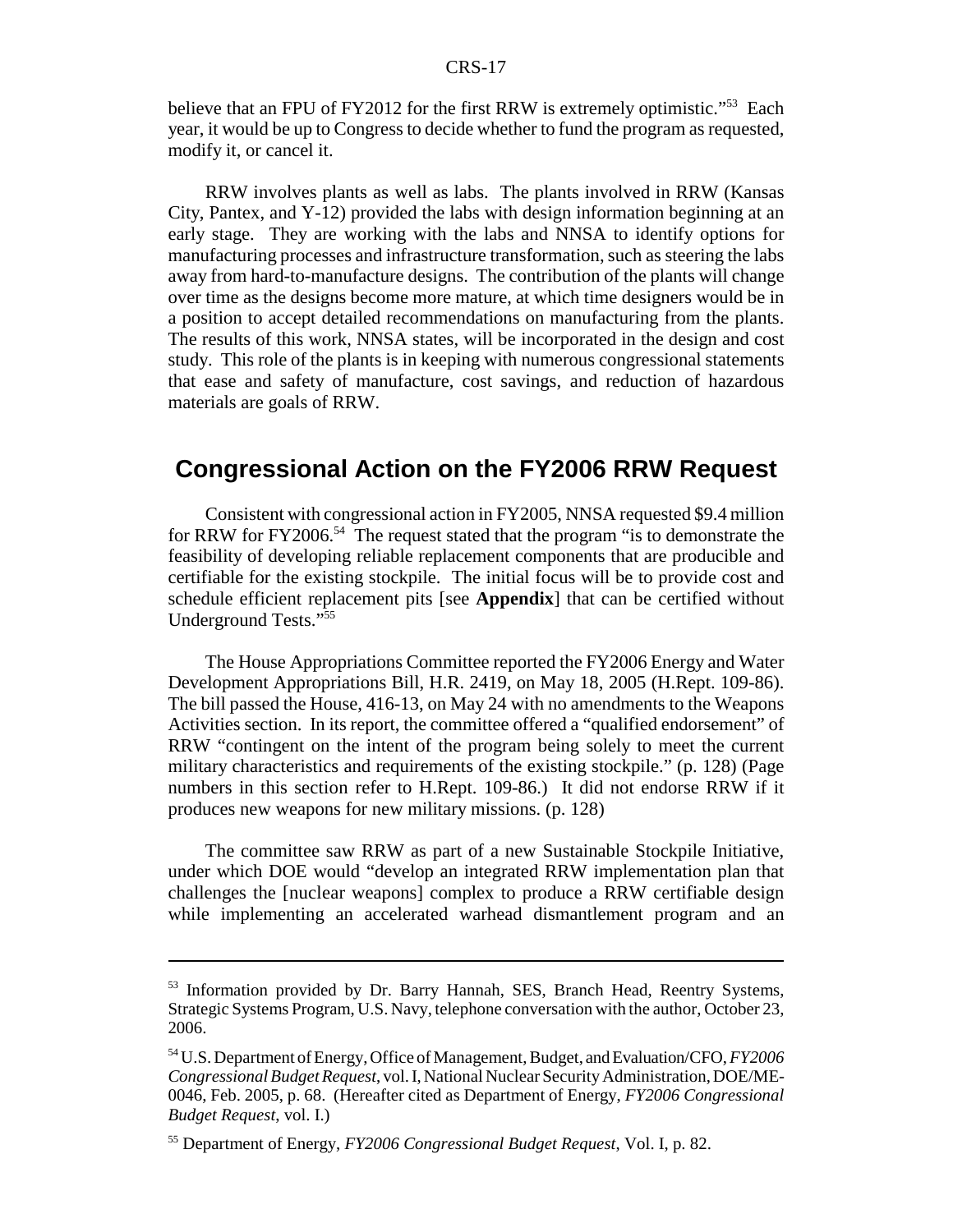infrastructure reconfiguration proposal that maximizes special nuclear material [essentially, highly enriched uranium and weapons-grade plutonium] consolidation." (p. 128)

The committee focused on RRW throughout its discussion of Weapons Activities, linked RRW to many Weapons Activities programs, and used the potential of RRW as the rationale to reduce or delay several requested programs. Its many actions and statements on RRW include the following:

- "The RRW weapon will be designed for ease of manufacturing, maintenance, dismantlement, and certification without nuclear testing, allowing the NNSA to transition the weapons complex away from a large, expensive Cold War relic into a smaller, more efficient modern complex. A more reliable replacement warhead will allow long-term savings by phasing out the multiple redundant Cold War warhead designs that require maintaining multiple obsolete production technologies to maintain the older warheads." (p. 128)
- "The Committee directs the Secretary of Energy to establish a Federal Advisory Committee on the Reliable Replacement Warhead initiative..." (p. 128)
- A rebaselined LEP, an RRW program plan, and a dismantlement plan would provide "reliable nuclear deterrence" with a stockpile after 2025 that is significantly smaller than the stockpile level planned for 2012. As a result, "the current Life Extension Plans will be scoped back to lower levels and the resources will be redeployed to support the Sustainable Stockpile Initiative." Accordingly, the committee recommended reducing the budget request for Directed Stockpile Work, a major category of Weapons Activities that directly supports weapons in the stockpile, by \$137.3 million to \$1,283.7 million. (p. 129)
- The committee recommended increasing RRW funding from \$9.4 million to \$25.0 million "to accelerate the planning effort to initiative a competition between the NNSA weapons laboratories to develop the design for the RRW re-engineered and remanufactured warhead." (p. 130)
- The committee recommended eliminating the \$4.0 million requested to study the Robust Nuclear Earth Penetrator, in part because it "threatens Congressional and public support for sustainable stockpile initiatives that will actually provide long-term security and deterrent value for the Nation." (p. 131)
- Test Readiness is a program to enable the resumption of nuclear testing at Nevada Test Site should that be deemed necessary. Last year, the committee opposed a move to reduce the test readiness posture (the time between a presidential decision to test and the conduct of the test) from 24 to 18 months, this year, it added RRW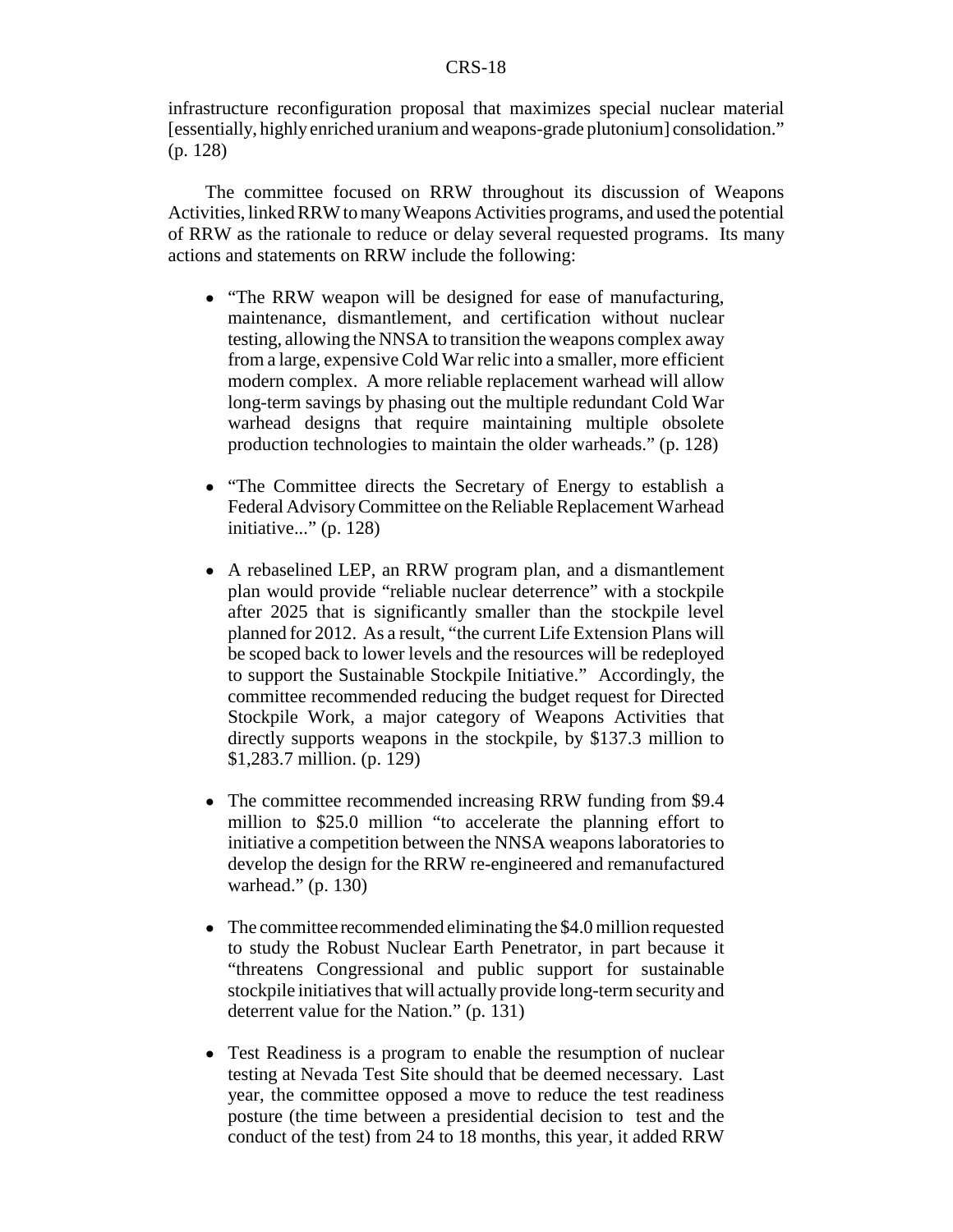to the rationale against an 18-month posture: "The initiation of the Reliable Replacement Warhead (RRW) program designed to provide for the continuance of the existing moratorium on underground nuclear testing by insuring the long-term reliability of the nuclear weapons stockpile obviates any reason to move to a provocative 18 month test readiness posture." (p. 132) Accordingly, it recommended reducing Test Readiness funds from \$25.0 million to \$15.0 million.

- The committee noted that "Congressional testimony by NNSA officials is beginning to erode the confidence of the Committee that the Science-based Stockpile Stewardship is performing as advertised." Accordingly, it "redirects ASCI [Advanced Simulation and Computing] funding to maintain current life extension production capabilities pending the initiation of the Reliable Replacement Warhead program" and recommended reducing funding from \$660.8 million to \$500.8 million. (pp. 133-134)
- The committee recommended eliminating the \$7.7 million requested for the Modern Pit Facility (see **Appendix**). It recommended that "NNSA focus its efforts on how best to lengthen the life of the stockpile and minimize the need for an enormously expensive infrastructure facility until the long-term strategy for the physical infrastructure of the weapons complex has incorporated the Reliable Replacement Warhead strategy..." (p. 134)
- The committee recommended eliminating the \$55.0 million requested for construction of the Chemistry and Metallurgy Research Facility Replacement (CMRR) at Los Alamos. "Construction at the CMRR facility should be delayed until the Department [of Energy] determines the long-term plan for developing the responsive infrastructure required to maintain the nation's existing nuclear stockpile and support replacement production anticipated for the RRW initiative." (p. 136)

The House Armed Services Committee reported the FY2006 National Defense Authorization Bill, H.R. 1815, on May 20 (H.Rept. 109-89). The bill passed the House, 390-39, on May 25 with no amendments concerning RRW. The committee recommended providing the amount requested for RRW. The report stated: "The committee firmly believes that the nation must ensure that the nuclear stockpile remains reliable, safe, and secure and that national security requires transforming the Cold War-era nuclear complex. Thus, the committee supports the Reliable Replacement Warhead program. To clearly articulate the congressional intent underlying this program authorization, the committee further states the key goals of the program." (H.Rept. 109-89, p. 463) In Section 3111 of H.R. 1815, the committee required the Secretary of Energy, in consultation with the Secretary of Defense, to carry out the RRW program, and spelled out its objectives for RRW:

(b) Objectives- The objectives of the Reliable Replacement Warhead program shall be —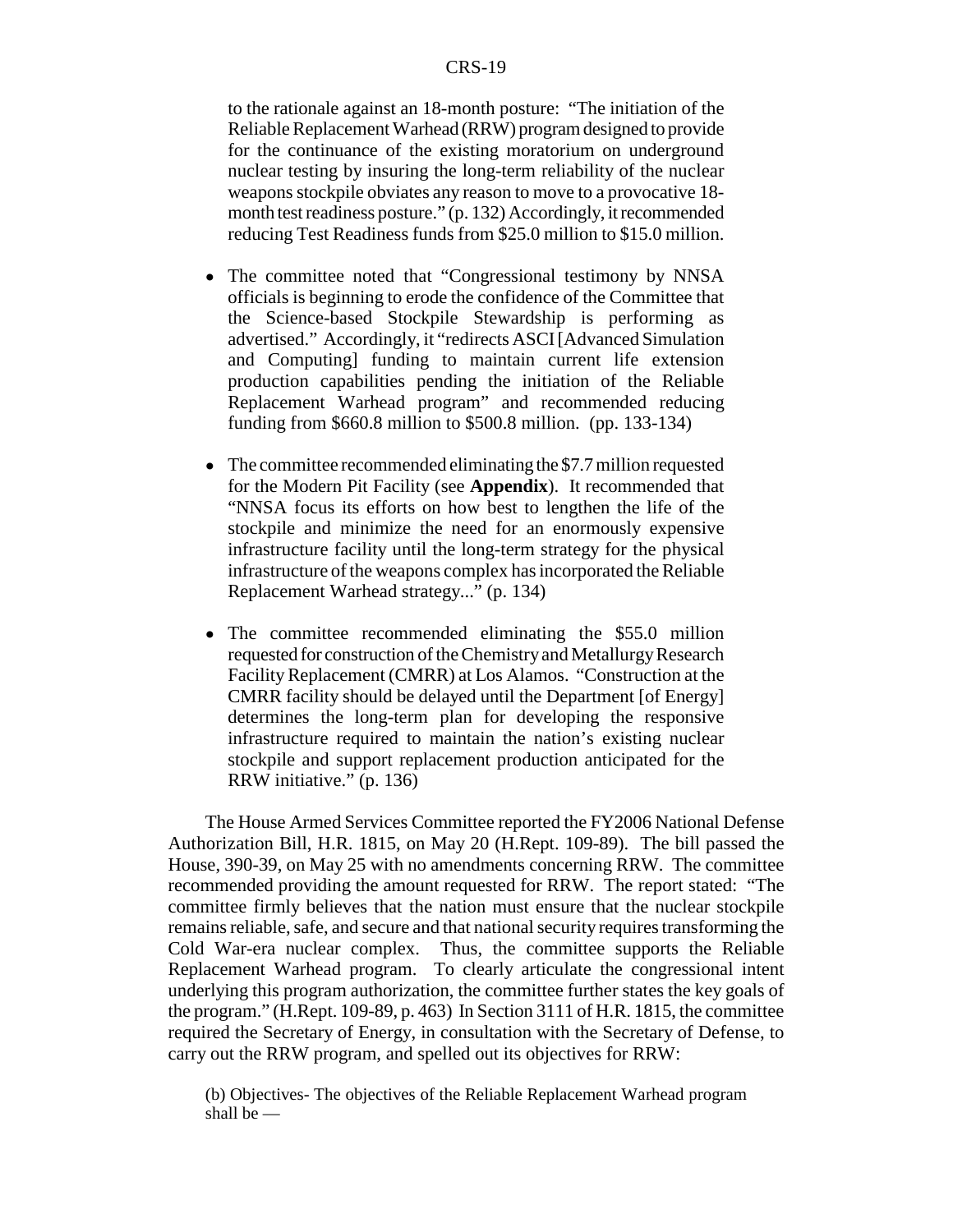(1) to increase the reliability, safety, and security of the United States nuclear weapons stockpile;

(2) to further reduce the likelihood of the resumption of nuclear testing;

(3) to remain consistent with basic design parameters by using, to the extent practicable, components that are well understood or are certifiable without the need to resume underground nuclear testing;

(4) to ensure that the United States develops a nuclear weapons infrastructure that can respond to unforeseen problems, to include the ability to produce replacement warheads that are safer to manufacture, more cost-effective to produce, and less costly to maintain than existing warheads;

(5) to achieve reductions in the future size of the nuclear weapons stockpile based on increased reliability of the reliable replacement warheads;

(6) to use the design, certification, and production expertise resident in the nuclear complex to develop reliable replacement components to fulfill current mission requirements of the existing stockpile; and

(7) to serve as a complement to, and potentially a more cost-effective and reliable long-term replacement for, the current Stockpile Life Extension Programs.

The committee's report (pp. 464-465) described these objectives in more detail. Section 3111 of H.R. 1815 also required the Nuclear Weapons Council to submit an interim report on RRW by March 1, 2006, and a final report by March 1, 2007. The final report is to: assess characteristics of warheads to replace existing ones; discuss the relationship of RRW within SSP and its impact on LEPs; assess the extent to which RRW, if successful, could lead to a reduction in warhead numbers; discuss RRW design criteria that will minimize the likelihood of nuclear testing; describe the infrastructure needed to support RRW; and summarize how funds will be used.

Of the committee's 28 Democratic members, 23 signed a statement of additional views (H.Rept. 109-89, pp. 511-512). According to the statement, "Democrats are willing to explore the concept of the RRW program, but do not yet embrace it." They felt that, to merit support, RRW must reduce or eliminate the need for nuclear testing, lead to dramatic reductions in the arsenal, avoid introducing new mission or weapon requirements, deemphasize nuclear weapons' military utility, increase nuclear security, and "[lead] to ratification and entry into force of the Comprehensive Test Ban Treaty." On the latter point, they maintained that a successful RRW program should erase the main rationale against the treaty, uncertainty about the reliability of the nuclear arsenal. Therefore, "[w]e believe strongly that ratification of the CTBT [Comprehensive Test Ban Treaty] is the logical end result of a successful RRW program..."

The Senate Armed Services Committee reported the FY2006 National Defense Authorization Bill, S. 1042, on May 17.<sup>56</sup> It recommended providing the amount

<sup>&</sup>lt;sup>56</sup> Material in this paragraph is from U.S. Congress, Senate Committee on Armed Services, (continued...)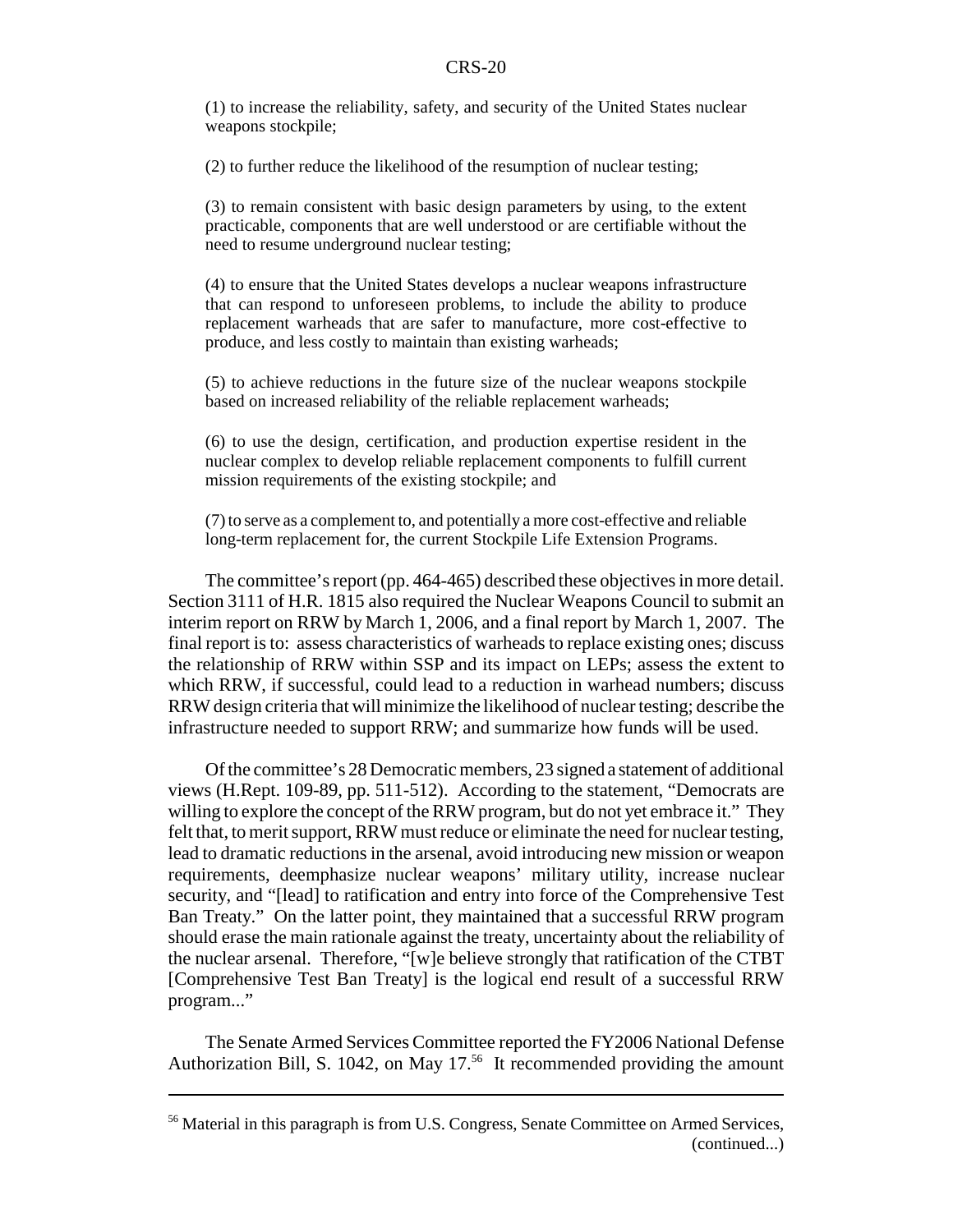requested for RRW. It noted that NNSA Administrator Brooks had presented several goals for RRW in his testimony to the committee on April 4:

- increasing warhead security and reliability;
- developing replacement components that can be manufactured more easily, using materials that are more readily available and more environmentally benign;
- developing replacement components that provide high confidence in warhead safety and reliability;
- developing these components on a schedule that would reduce the need to conduct a nuclear test to address a reliability problem;
- ! reducing the cost and increasing the responsiveness of the infrastructure; and
- increasing confidence in the stockpile enough to permit reductions in non-deployed warheads.

"The committee supports these goals and this modest investment in feasibility studies." It required NNSA's Administrator to submit a report to the congressional defense committees by February 6, 2006, "describing the activities undertaken or planned for any RRW funding in fiscal years 2005, 2006, and 2007." The bill passed the Senate, 98-0, on November 15. The reporting requirement was superseded by a similar requirement in the conference bill.

The defense authorization conference bill, as reported (H.Rept. 109-360) December 8, included the House provision on RRW with a few changes, such as having the required reports prepared by the Secretaries of Energy and Defense rather than by the Nuclear Weapons Council. The revised provision became section 3111 of the conference bill. Conferees stated:

The conferees support the goal of continuing to ensure that the nuclear weapons stockpile remains safe, secure, and reliable. The conferees believe that the Reliable Replacement Warhead program is essential to the achievement of this goal and support its establishment with the objectives as defined in the provision [section 3111], and as further described in the committee reports of the Committees on Armed Services of the Senate and the House of Representatives for fiscal year 2006.<sup>57</sup>

The measure was signed into law (P.L. 109-163) January 6, 2006.

 $56$  (...continued)

*National Defense Authorization Act for Fiscal Year 2006*, report to accompany S. 1042, 109th Congress, 1st sess., S.Rept. 109-69, (Washington: GPO, 2005), p. 482.

<sup>57</sup> U.S. Congress. Committee of Conference, *National Defense Authorization Act*, conference report to accompany H.R. 1815,  $109<sup>th</sup>$  Congress,  $1<sup>st</sup>$  session, H.Rept. 109-360, 2005, p. 900.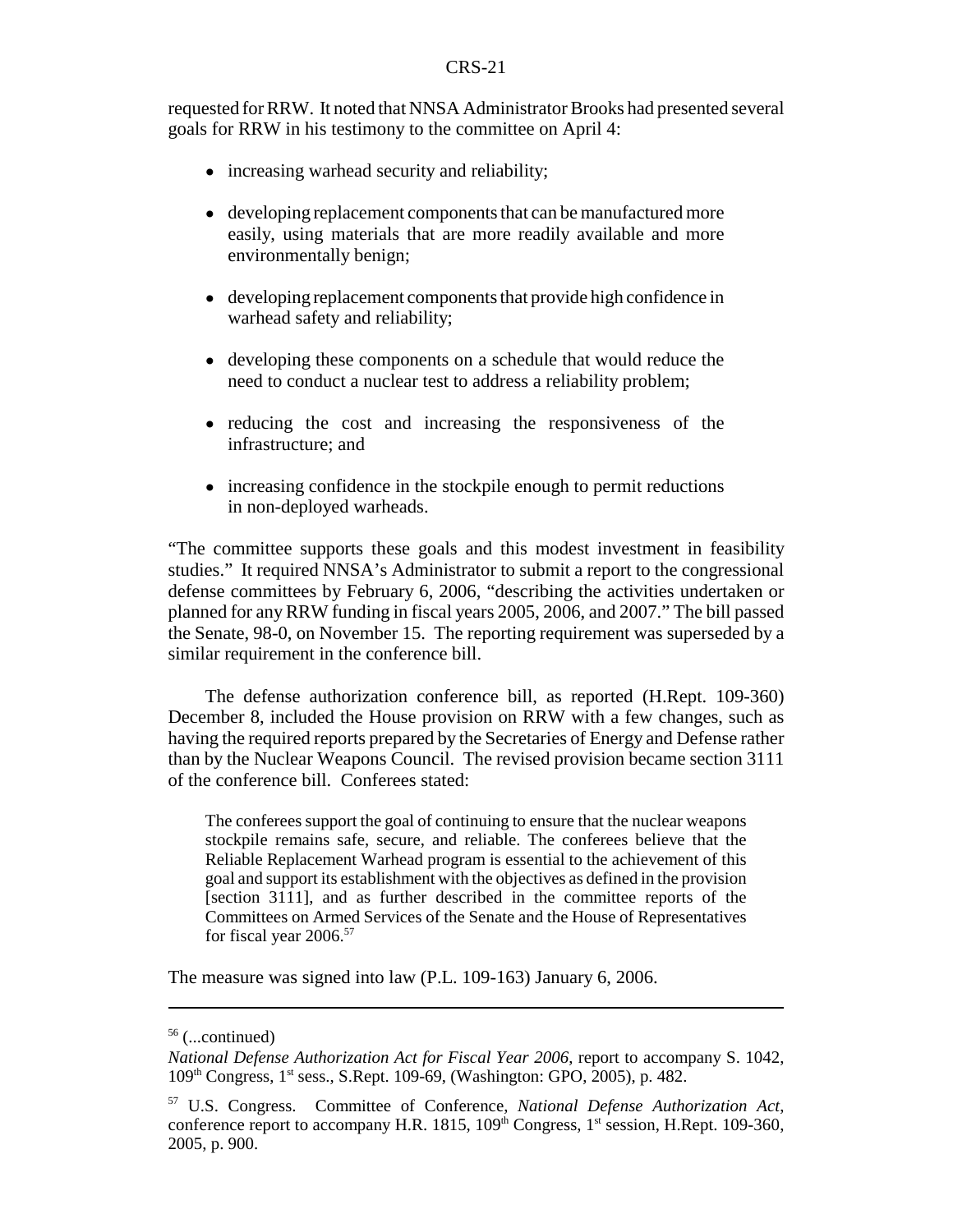The Senate Appropriations Committee reported H.R. 2419 on June 16.<sup>58</sup> It endorsed RRW and recommended increasing its funding above the FY2006 request.

The Committee recognizes that RRW is early in its development and will not significantly alter the near-term plans for stockpile support such as LEPs, but NNSA is encouraged to move aggressively to incorporate benefits from RRW into the stockpile as soon as possible.

The Committee recommends \$25,351,000 for RRW to accelerate the planning, development and design for a comprehensive RRW strategy that improves the reliability, longevity and certifiability of existing weapons and their components.59

The bill passed the Senate, 92-3, on July 1, with no change to the RRW provision.

Conferees on the energy and water bill reported H.R. 2419 (H.Rept. 109-275) on November 7, 2005. The House agreed to the conference bill, 399-17, on November 9, and the Senate agreed to it, 84-4, on November 14. The President signed it into law (P.L. 109-103) November 19. The bill provides \$25.0 million for RRW. Conferees wanted the Complex to use various resources "to support a Nuclear Weapons Council determination in November 2006."<sup>60</sup> This determination would be a decision on which design to use for the first reliable replacement warhead. Conferees also emphasized goals and requirements of the RRW program:

The conferees reiterate the direction provided in fiscal year 2005 that any weapon design work done under the RRW program must stay within the military requirements of the existing deployed stockpile and any new weapon design must stay within the design parameters validated by past nuclear tests. The conferees expect the NNSA to build on the success of science-based stockpile stewardship to improve manufacturing practices, lower costs and increase performance margins, to support the Administration's decision to significantly reduce the size of the U.S. nuclear stockpile.<sup>61</sup>

In sum, Congress supported RRW in various ways in the FY2006 budget cycle. Both Armed Services Committees recommended fully funding the request, both Appropriations Committees recommended a sharp increase in RRW funding, and Congress appropriated \$25.0 million, reduced to \$24.75 million by a rescission.<sup>62</sup>

<sup>58</sup> U.S. Congress, Senate Committee on Armed Services. *Energy and Water Appropriations Bill, 2006*, S.Rept. 109-84, to accompany H.R. 2419. 109<sup>th</sup> Congress, 1<sup>st</sup> sess., 2005.

<sup>59</sup> Ibid., p. 155.

<sup>60</sup> U.S. Congress. Committee of Conference, *Making Appropriations for Energy and Water Development for the Fiscal Year Ending September 30, 2006, and for Other Purposes*, H.Rept. 109-275, to accompany H.R. 2419.  $109^{th}$  Congress,  $1^{st}$  sess., 2005, pp. 158-159.

 $61$  Ibid., p. 159.

 $62$  "The FY 2006 [amount] includes an across-the-board rescission of 1 percent in accordance with the Department of Defense Appropriations Act, 2006, P.L. 109-148." U.S. Department of Energy, Office of Chief Financial Officer, *FY2007 Congressional Budget* (continued...)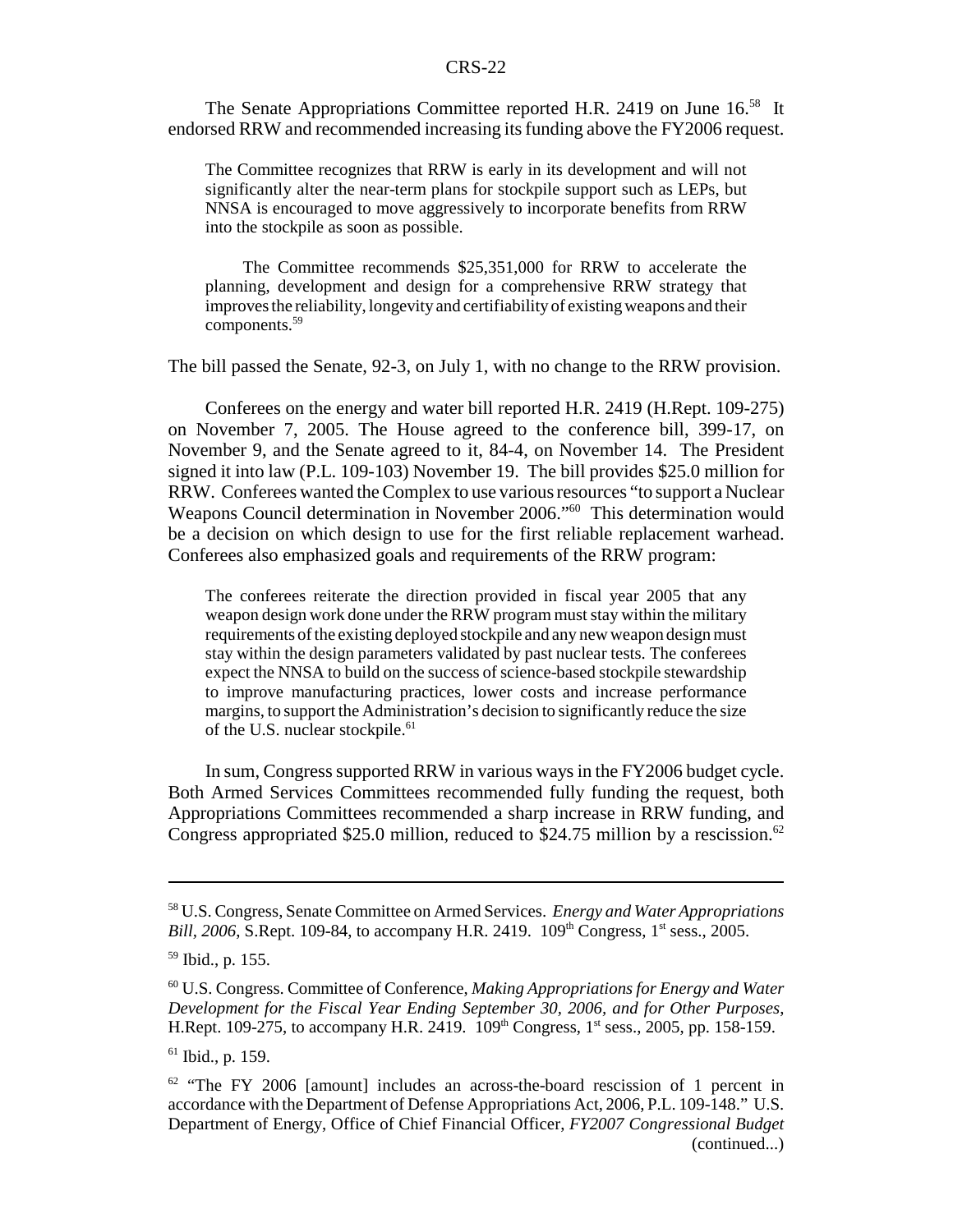The four committees saw RRW as a way to achieve a wide range of goals for the nuclear weapons program, spelled out many of these goals in legislation and in committee reports, and required several reports to track the status of RRW.

## **Congressional Action on the FY2007 RRW Request**

 $NNSA's FY2007 budget document<sup>63</sup> evidenced a program that gained$ momentum in the preceding year. The request for RRW was \$27.7 million, up from \$24.8 million for FY2006. (p. 71) (Page numbers in parentheses in the next few paragraphs refer to NNSA's FY2007 budget document.) Outyear budgets are: FY2008, \$14.6 million; FY2009, \$29.7 million; FY2010, \$29.6 million; and FY2011, \$28.7 million. (p. 72) The FY2006 budget request document contained few references to RRW because the program received its first funding just two months before that document was released. In contrast, the FY2007 document contains 30 or more references to RRW that show many sites and programs linked to RRW. Programs are discussed below; sites include Kansas City Plant (p. 620), Livermore (p. 627), Los Alamos (p. 635), Pantex (p. 646), Sandia (p. 651), and Y-12 (p. 665). What emerges is a program that is drawing on many resources of the Complex beyond the program's own budget. This is in accord with a directive in the FY2006 energy and water conference report:

The conferees expect that the laboratories and plants will also utilize the existing resources in the Directed Stockpile, Campaigns, and Readiness in Technical Base and Facilities accounts [the three largest accounts of the Stockpile Stewardship program] where applicable to further the RRW design options to support a Nuclear Weapons Council determination in November 2006.64

Various programs expect to support RRW in many ways:

- "During the period FY 2007-2011, the Science Campaign will endeavor to make significant progress toward providing the experimental data and certification methodologies necessary to support the current stockpile workload and future requirements that will include the Reliable Replacement Warhead and reflect an evolving stockpile." (p. 96)
- Within the Dynamic Materials Properties program of the Science Campaign, "A second principal effort is to characterize the reaction kinetics and dynamics of high explosives, with special emphasis on improving the modeling of insensitive high explosives that will be

 $62$  (...continued)

*Request*, vol. 1, National Nuclear Security Administration, DOE/CF-002, Feb. 2006, p. 71.

<sup>63</sup> Department of Energy, *FY2007 Congressional Budget Request*, vol. 1.

<sup>64</sup> Committee of Conference, *Making Appropriations for Energy and Water Development for the Fiscal Year Ending September 30, 2006...*, H.Rept. 109-275, pp. 158-159.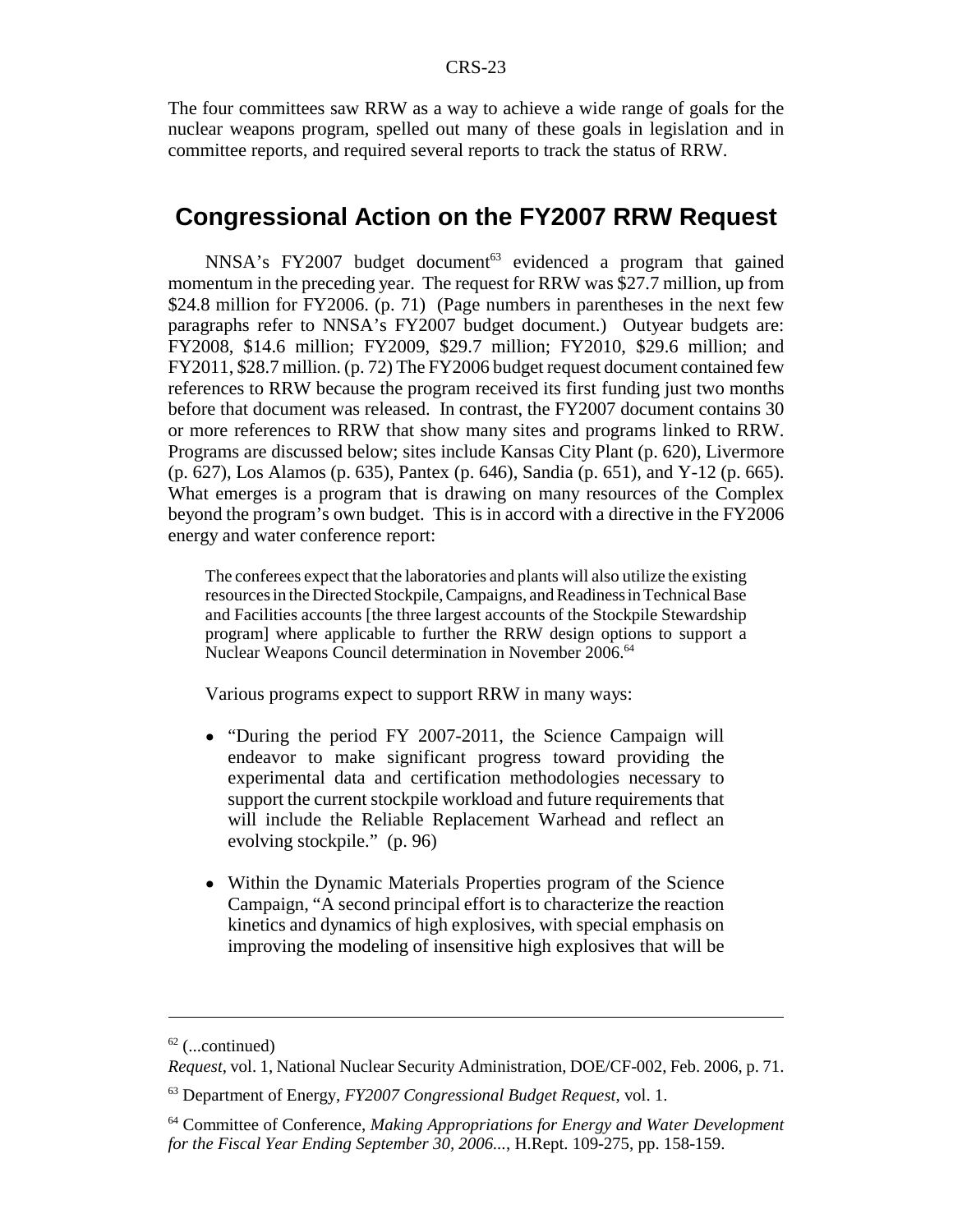used in replacement warheads to provide improved safety and surety." (p. 100)

- ! Within the Engineering Campaign, Enhanced Surveillance deliverables in the outyears are planned to support Reliable Replacement Warhead components assessment" (p. 116) and the Enhanced Surety program "will support studies such as the Reliable Replacement Warhead." (p. 118)
- "Only through ASC [the Advanced Simulation and Computing Campaign] simulations can National Nuclear Security Administration (NNSA) determine the effects of changes to current systems as well as margins and uncertainties in future and untested systems, such as the RRW." (p. 176)
- ! Within the Pit Manufacturing and Certification Campaign, "Additional personnel will be hired and additional equipment procured to support manufacture of existing pit types (or a RRW pit)," and Los Alamos and Livermore "will continue planning and development of integral experiments in FY 2007 in support of certification of reliable replacement warhead pits." (p. 191)

The budget document offers many details of the proposed program.

The Nuclear Weapons Council (NWC) approved the Reliable Replacement Warhead (RRW) Feasibility Study which began in May 2005, and is expected to take 18 months to complete. The goal of the RRW Study is to identify designs that will sustain long term confidence in a safe, secure and reliable stockpile and enable transformation to a responsive nuclear weapon infrastructure. The Joint DOE/DOD RRW Project Officer's Group (POG) was tasked to oversee a laboratory design competition for a RRW warhead with the FPU [first production unit] goal of FY 2012. The POG will assess technical feasibility including certification without nuclear testing, design definition, manufacturing, and an initial cost assessment to determine whether the proposed candidates will meet the RRW study objectives and requirements. At the end of the study, the POG will establish the preferred RRW design options and recommendations to the NWC Standing and Safety Committee (NWCSSC) and NWC. ...

In FY 2007 specific activities include: with NWC approval, proceed with detailed design and preliminary cost estimates of RRW concepts to confirm that RRW designs provide surety enhancements, can be certified without nuclear testing, are cost-effective, and will support both stockpile and infrastructure transformation. (83)

Further, "The RRW budget will increase when the RRW option is selected and starts development and production engineering activities." (76)

The John Warner National Defense Authorization Act for Fiscal Year 2007, P.L. 109-364 (H.R. 5122), increased the amount requested by \$20.0 million to support a second RRW design competition. It required NNSA to submit a plan for transform the Complex to achieve a responsive infrastructure by 2030 (Section 3111), with a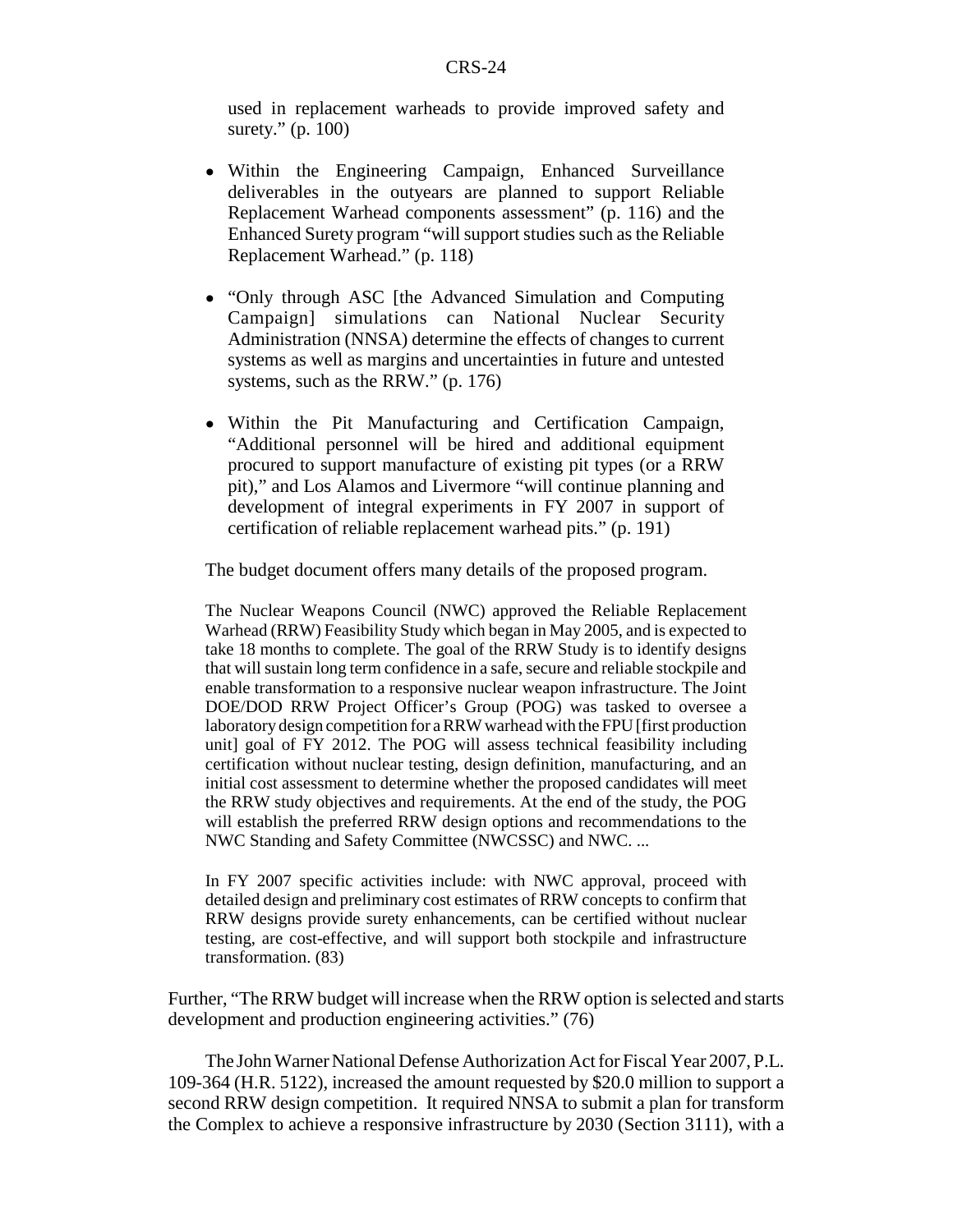report on the plan due February 1, 2007. An objective of the plan is "To prepare to produce replacement warheads under the Reliable Replacement Warhead program at a rate necessary to meet future stockpile requirements, commencing with a first production unit in 2012 and achieving steady-state production using modern manufacturing processes by 2025." It required (Section 3116) NNSA to enter into an arrangement with the National Academy of Sciences to have the latter prepare a study of Quantification of Margins and Uncertainties, a method to assess the nuclear stockpile. The study is to evaluate, among other things, "Whether the application of the quantification of margins and uncertainty used for annual assessments and certification of the nuclear weapons stockpile can be applied to the planned Reliable Replacement Warhead program so as to carry out the objective of that program to reduce the likelihood of the resumption of underground testing of nuclear weapons." As of December 2006, the study is anticipated for January 2008.<sup>65</sup>

There is no FY2007 Energy and Water Development Appropriations Act as of January 2007; instead, Congress passed a continuing resolution (P.L. 109-383) to fund energy and water and many other programs through February 15, 2007.

The House Appropriations Committee "supports the RRW, but only if it is part of a larger package of more comprehensive weapons complex reforms."66 It criticized NNSA's Complex 2030 plan as basically modernization in place, and favored a plan by a DOE task force.<sup> $67$ </sup> It recommended \$52.7 million for RRW, an increase of \$25.0 million, but fenced the latter amount until DOE provides the committee with a "comprehensive complex transformation plan."68 It directed NNSA to engage the JASON Defense Advisory Group to "evaluate the competing RRW designs" and to analyze "the feasibility of the fundamental premise of the RRW initiative that a new nuclear warhead can be designed and produced and certified for use and deployed as an operationally-deployed nuclear weapon without undergoing an underground nuclear test."69 The report is due March 31, 2007. Professor Roy Schwitters, Chair of the JASON Steering Committee, met with House Appropriations Committee staff and NNSA officials to set a schedule for the JASON study; the schedule calls for a preliminary report to be submitted to NNSA by March 1, 2007, an executive summary of the final report by August 1, 2007, and the final report by

<sup>&</sup>lt;sup>65</sup> Information provided by National Academy of Sciences, December 12, 2006.

<sup>66</sup> U.S. Congress. House. Committee on Appropriations. *Energy and Water Development Appropriations Bill, 2007, H.Rept. 109-474 to accompany H.R. 5427, 109<sup>th</sup> Congress, 2<sup>nd</sup>* Session, 2006, p. 108.

 $67$  Ibid., p. 107. For the task force plan, see U.S. Department of Energy. Secretary of Energy Advisory Board. Nuclear Weapons Complex Infrastructure Task Force. Recommendations for the Nuclear Weapons Complex of the Future, 2005.

<sup>68</sup> House Committee on Appropriations, *Energy and Water Development Appropriations Bill, 2007,* p. 108, 111.

 $69$  Ibid., p. 109-110.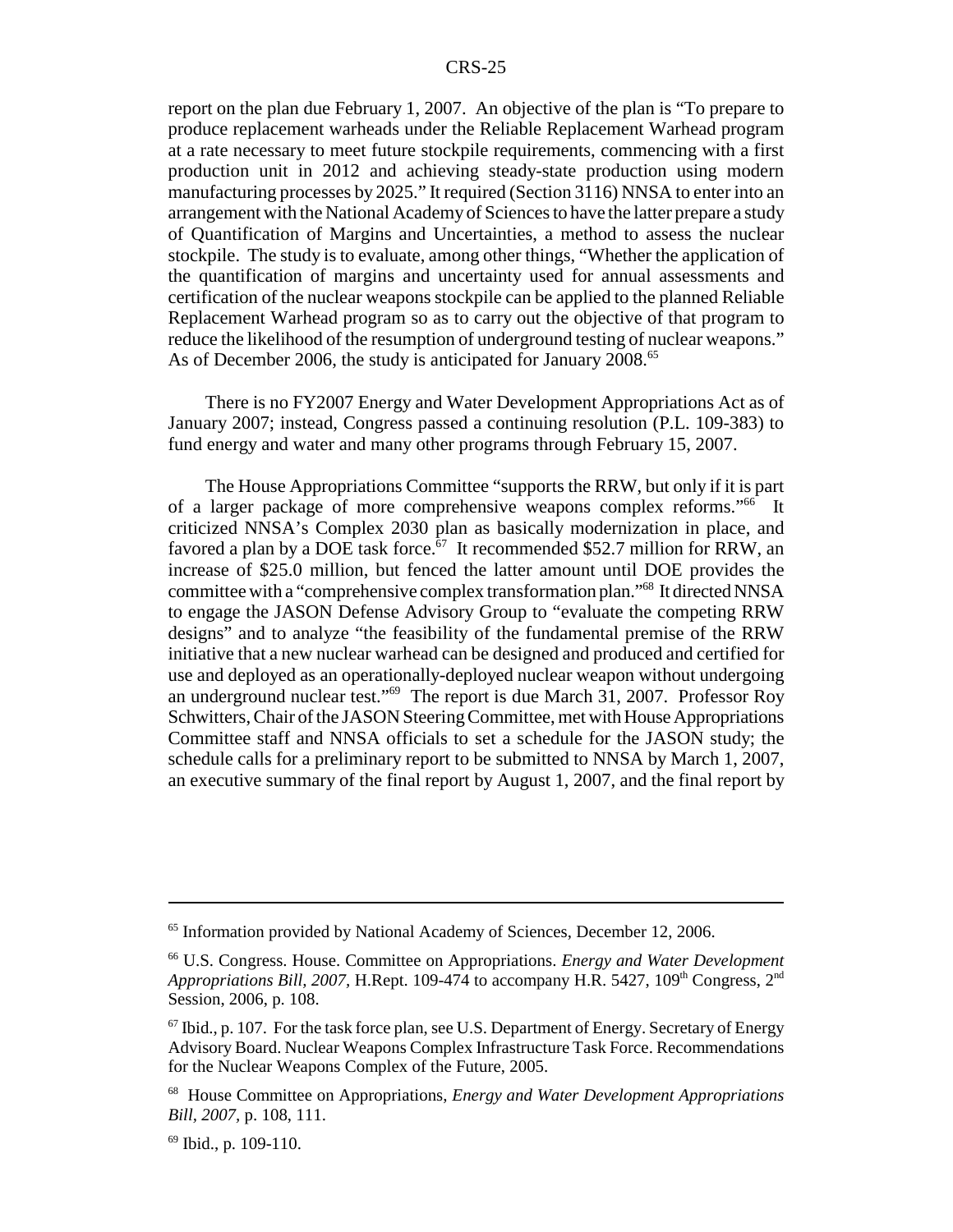October 1, 2007.<sup>70</sup> The House passed the bill, 404-20, on May 24, 2006, with no amendments to RRW provisions.

The Senate Appropriations Committee recommended \$62.7 million for RRW.

The Committee ... recognizes the need to protect against unforeseen challenges and urges the NNSA to accelerate the transition to a responsive infrastructure and to proceed expeditiously with the RRW design. The Committee also realizes that a dual track strategy of supporting eight legacy systems and a RRW program is not sustainable and therefore has taken steps in this legislation to reduce the number of legacy systems and begin the replacement with RRW designs. The Committee has also initiated a second design competition for another RRW design  $\ldots$ <sup>71</sup>

Regarding this second competition, the committee urged DOE and NNSA to "expand the RRW program immediately to ensure that our strategic forces have at least two different certified RRW warheads" to guard against a failure in one system. It recommended that \$10.0 million be used for this second competition, with a first production unit goal of  $2014<sup>72</sup>$  It recommended adding \$4.0 million to "accelerate the deployment" of surveillance devices into the RRW design.<sup>73</sup> As of December 2006, the most recent action on the bill was that it was placed on the Senate legislative calendar on June 29.

## **Congressional Action on the FY2008 RRW Request**

The President submitted his FY2008 budget request to Congress on February 5, 2007. The NNSA request document presents details of the DOD-NNSA plan for RRW. In November  $2006<sup>74</sup>$  according to the document,

the NWC [Nuclear Weapons Council] decided that the RRW for submarine launched ballistic missiles is feasible and should proceed to complete a Phase 2A design definition and cost study. In addition, the NWC determined that the RRW is to be adopted as the strategy for maintaining a long term safe, secure and

 $70$  Information provided by Roy Schwitters, S.W. Richardson Foundation Regental Professor of Physics, University of Texas at Austin, and Chair of the JASON Steering Committee, email, January 29, 2007.

<sup>71</sup> U.S. Congress. Senate. Committee on Appropriations. *Energy and Water Appropriations Bill, 2007, S.Rept. 109-274 to accompany H.R. 5427, 109<sup>th</sup> Congress, 2<sup>nd</sup> Session, 2006, p.* 146.

<sup>72</sup> Ibid., p. 148.

<sup>73</sup> Ibid., p. 151.

<sup>74</sup> U.S. Department of Energy. Office of Chief Financial Officer. *FY 2008 Congressional Budget Request.* Volume 1, National Nuclear Security Administration. DOE/CF-014, February 2007, p. 19. Available at [http://www.mbe.doe.gov/budget/08budget/Content/ Volumes/Vol\_1\_NNSA.pdf].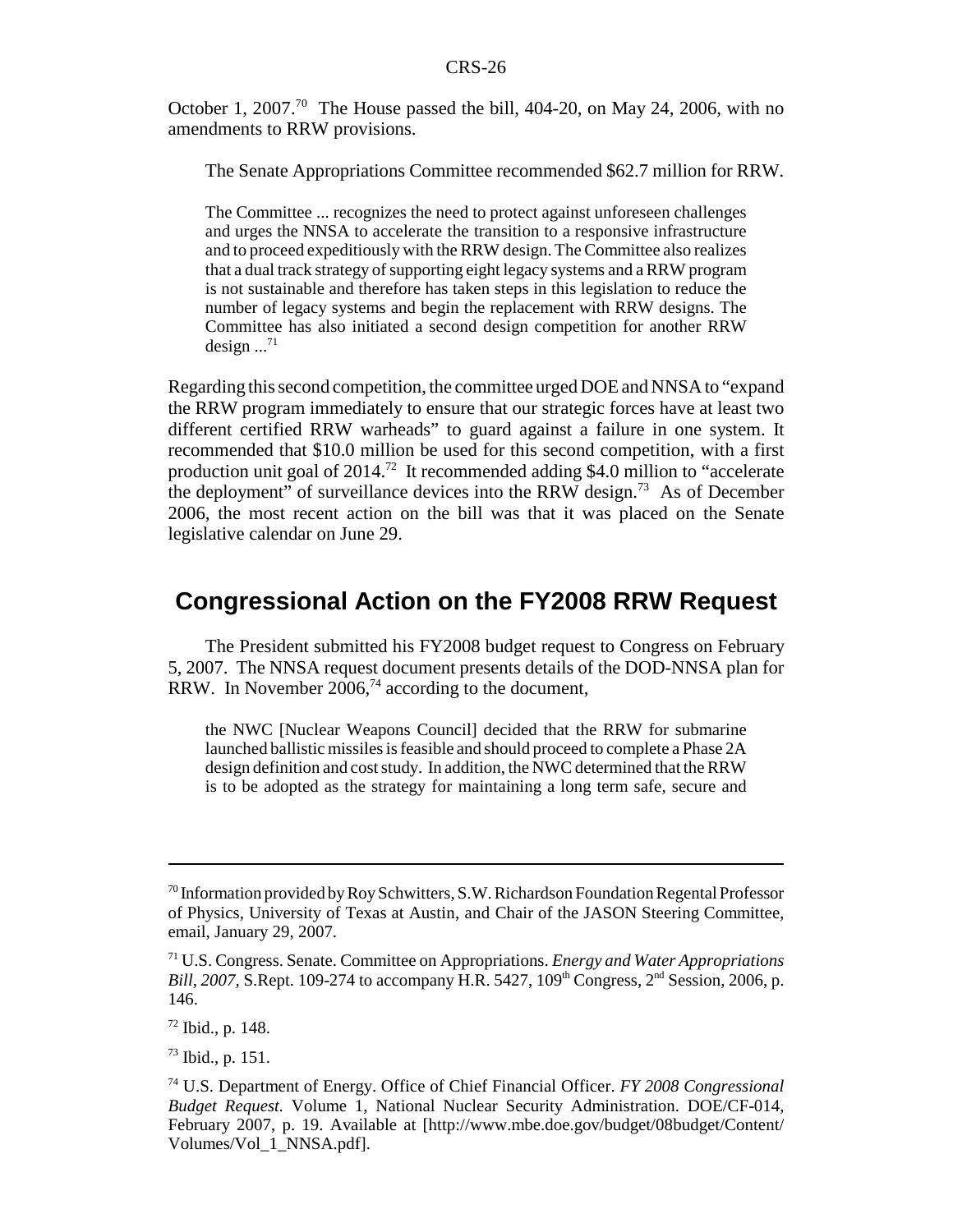reliable nuclear deterrent and as such also directed the initiation of a conceptual study for an additional RRW design.<sup>75</sup>

The document also stated that the

shift in strategy from a Life Extension Program to a RRW program will require substantial planning and resource realignments between the Departments of Defense and Energy that will not be completed in time for the FY 2008 budget submission. When planning is complete, expected at the end of FY 2007, an RRW budget adjustment will be requested.76

It further stated that the budget approach for FY2008 for transforming the nuclear stockpile included the following goal: "Maintain a relatively level DSW [Directed Stockpile Work] budget with RRW development funded through reductions in resources required to support legacy weapons."<sup>77</sup>

While NNSA's RRW budget figures are thus subject to revision, the projected figures as presented are as follows (in millions): FY2008, \$88.769; FY2009, \$99.787; FY2010, \$109.240; FY2011, \$167.358; and FY2012, \$179.933.<sup>78</sup> In addition, the Navy requests \$30.0 million for FY2008, and estimates a request of \$50.0 million for FY2009, for RRW.<sup>79</sup> These figures are DOD funds to develop a cost estimate and to "[c]ontinue the RRW Program into Phase 3 Engineering Development, when approved by Congress and the Nuclear Weapons Council."<sup>80</sup> Examples of this work for RRW include development of an arming, fuzing, and firing system and of "ancillary reentry body types," as well as integration of RRW with the Trident II (D5) missile that will carry the RRW.<sup>81</sup> The Navy plans to award contracts for at least \$29.5 million of the FY2008 request in October 2007, and for at least \$49.0 million of the FY2009 request in October 2008.82 While keeping in mind NNSA's caveats, the projected total for RRW in the NNSA budget for FY2008- FY2012 and the Navy budget for FY2008-FY2009 is \$725.1 million.

<sup>75</sup> Ibid., p. 88.

<sup>76</sup> Ibid., p. 19.

 $77$  Ibid., p. 64. Directed Stockpile Work, or DSW, is the part of the Weapons Activities budget that involves work directly on nuclear weapons in the stockpile, such as monitoring their condition; maintaining them through repairs, refurbishment, life extension, and modifications; R&D in support of specific warheads; and dismantlement. "Legacy weapons" are those currently in the stockpile, which were designed, tested, manufactured, and deployed during the Cold War; the Life Extension Program is one of the programs within the Stockpile Stewardship Program that is used to maintain them.

<sup>78</sup> Ibid., pp. 75, 76.

<sup>79</sup> U.S. Department of the Navy. *Fiscal Year (FY) 2008/2009 Budget Estimates: Justification of Estimates,* Research, Development, Test & Evaluation, Navy, Budget Activity 7, February 2007, at [http://www.finance.hq.navy.mil/fmb/08pres/rdten/RDTEN\_ba7\_book.pdf], pages (using pdf numbers) 24-25, 40-42.

 $80$  Ibid., pdf p. 41.

 $81$  Ibid.

 $82$  Ibid., pdf p. 42.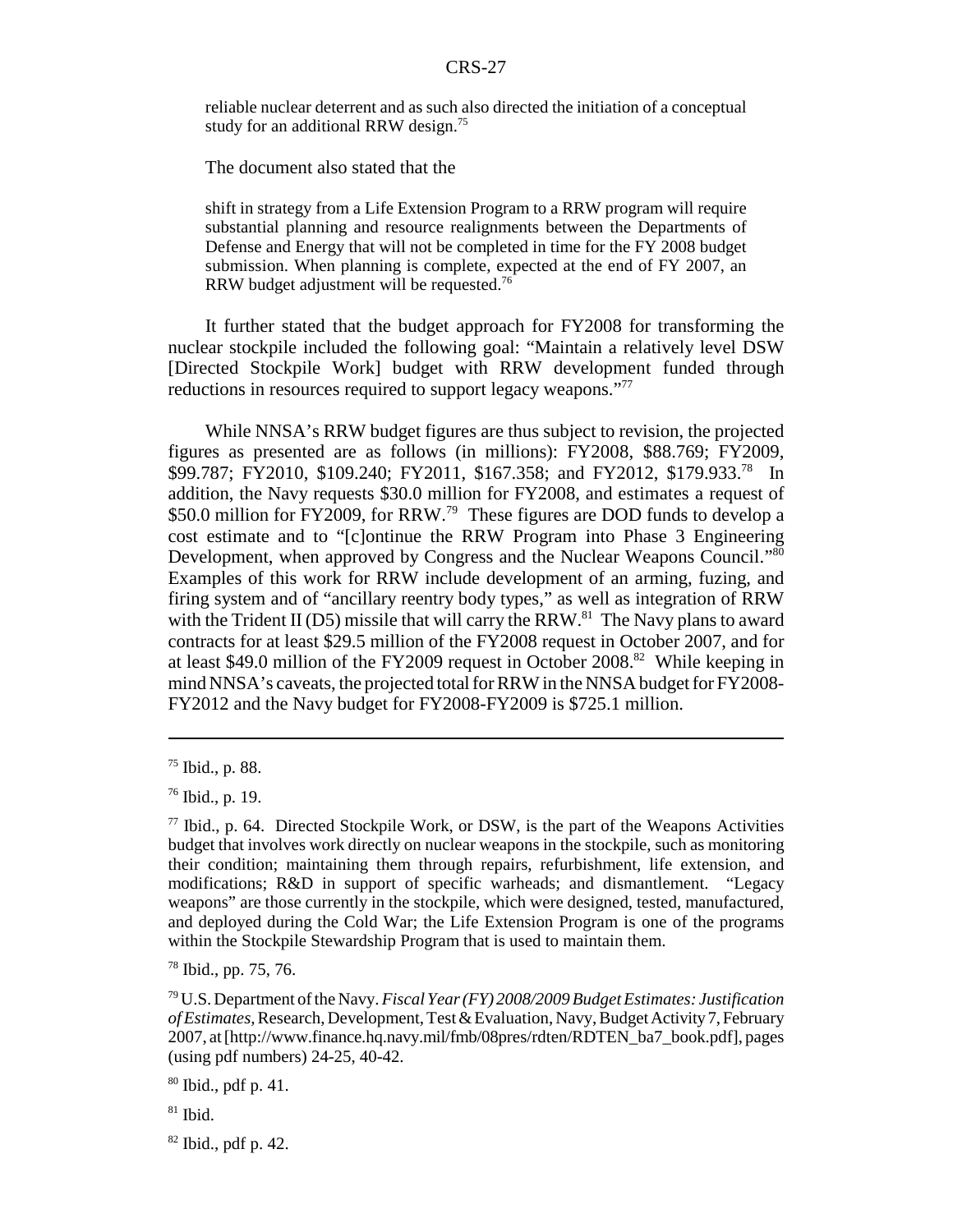# **Policy Options for the 110<sup>th</sup> Congress**

The RRW program has made considerable progress since its inception, opening new choices for Congress.

**Drop RRW.** Congress could short-circuit the entire decision process that RRW would entail by terminating RRW and proceeding with LEP only. CRS Report RL33748 presents many arguments for and against this course of action.

**Slow the pace of RRW.** The first production unit of RRW is scheduled for 2012, though there are doubts about NNSA's ability to meet that date, as noted earlier. At the same time, the pit aging study referenced above has extended the anticipated service life of pits considerably. Since one justification for proceeding quickly with RRW was the fear that age-related defects might cause pits not to function correctly by about the time a new pit manufacturing facility could become operational, the extended "lease on life" offered by the pit aging report might permit RRW to proceed at a slower pace. According to a press report,

Some members of Congress have said the plutonium studies raised questions about the need for the RRW program. Rep. David L. Hobson ... said yesterday that, based on the plutonium studies, "they should take a breath because there are lots of demands for money." He added: "Congress is not going to be as robust about this though there is a need to have some scientific work done."<sup>83</sup>

*Gather more information.* The 110<sup>th</sup> Congress will not need to make a final decision to proceed with RRW. That decision will come due if NNSA requests funds to begin full-scale development, currently expected around FY2010. Further, many current unknowns could make a decision to proceed with RRW premature. Cost is important to the decision, yet long-term cost projections are notoriously unreliable. There are technical uncertainties, such as whether the winning RRW design can be turned into a functioning warhead. The future Complex has yet to be determined, along with how it might differ depending on whether the United States pursues LEP or RRW and how it would handle a transition to an all-RRW stockpile. Stockpile numbers decades out are unknowable, yet a Complex would spend money unnecessarily if sized too large and could not support requirements if sized too small. Unless it rejects RRW, Congress may wish to use the time before a decision must be made to gather more information to bound these unknowns.

*Examine the link between RRW and a reconfigured Complex.* Many in Congress, as well as NNSA, argue that the Complex must be streamlined and consolidated to support RRW, and that RRW will permit a smaller and less costly Complex because RRW components will be easier to manufacture and assemble and will use less hazardous material. On the other hand, revising the Complex would be very costly, as would production of perhaps thousands of RRWs, and the pit aging study noted earlier may provide grounds for delaying a decision on Complex

<sup>83</sup> Walter Pincus, "New Nuclear Weapons Program to Continue," *Washington Post,* Dec. 2, 2006, p. 7.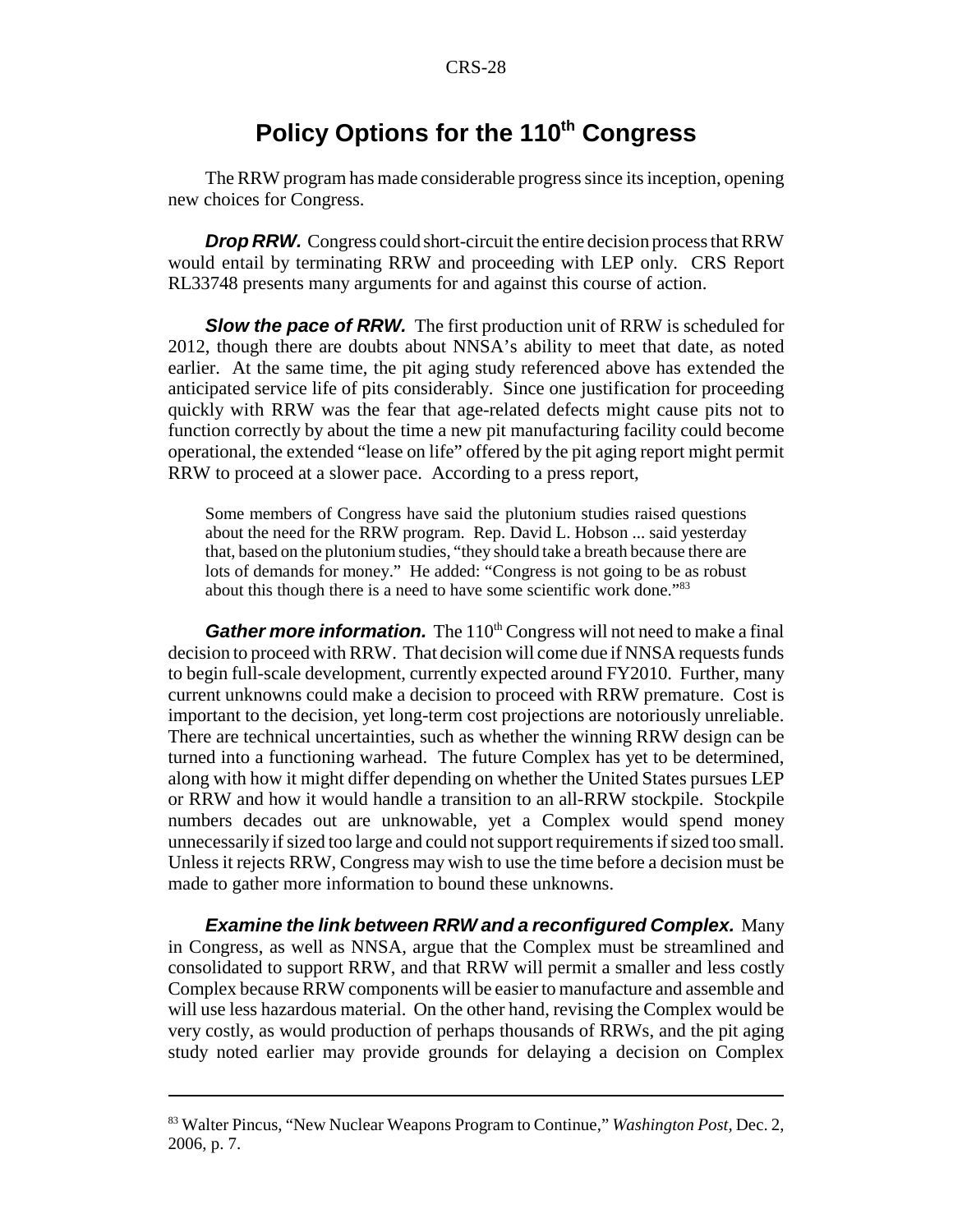reconfiguration. Congress may wish to determine how long it would take for savings from RRW and a reconfigured Complex to exceed the investment costs, with both figures adjusted for net present value to reflect the time value of money.<sup>84</sup> Congress may also consider what upgrades the Complex would need in order to support LEPs.

*Consider the scheduling of a second RRW design competition.* A congressional report called for a second competition. A second RRW, if designed so that it could back up the first, would guard against the prospect that the failure of one RRW type could force the withdrawal of part of the U.S. strategic nuclear force. A second RRW design competition would also help maintain the RRW program. On the other hand, the 2012 FPU for the first RRW appears optimistic, as noted, so a 2014 FPU for a second RRW may be as well. More time between a first and second RRW would give more opportunity for refining RRW design and for feedback from production to design. Further, alternate warheads for each type of long-range bomber and missile are available if the first RRW encountered a problem. At issue are whether to initiate a second RRW design competition and, if so, on what schedule.

# **Chronology, 2007-**

- **01/00/08** Completion is anticipated for a National Academy of Sciences study on Quantification of Margins and Uncertainties, a method to assess the nuclear stockpile. Among other things, the study will evaluate if this method can be applied to RRW. The study is required by P.L. 109-364, the FY2007 National Defense Authorization Act, Section 3116.
- **10/01/07** A final JASON report on RRW is scheduled to be completed. The report is required by the House Appropriations Committee's report on FY2007 energy and water appropriations.
- **08/01/07** An executive summary of the JASON RRW report (see 10/01/07) is scheduled to be completed.
- **03/01/07** A preliminary JASON report on RRW (see 10/01/07) is scheduled to be completed.
- **03/01/07** The Secretary of Energy and Secretary of Defense are to submit a final report to congressional defense committees on feasibility and implementation of the RRW program, as required by P.L. 109-163, FY2006 National Defense Authorization Act, Section 3111.
- **02/05/07** The President's FY2008 budget request is to be presented to Congress.

<sup>&</sup>lt;sup>84</sup> For further information on net present value, see U.S. Department of Defense. Office of the Under Secretary of Defense for Acquisition, Technology, and Logistics. "Contract Pricing Reference Guides," at Defense Procurement and Acquisition Policy website, [http://www.acq.osd.mil/dpap/contractpricing/vol2chap9.htm].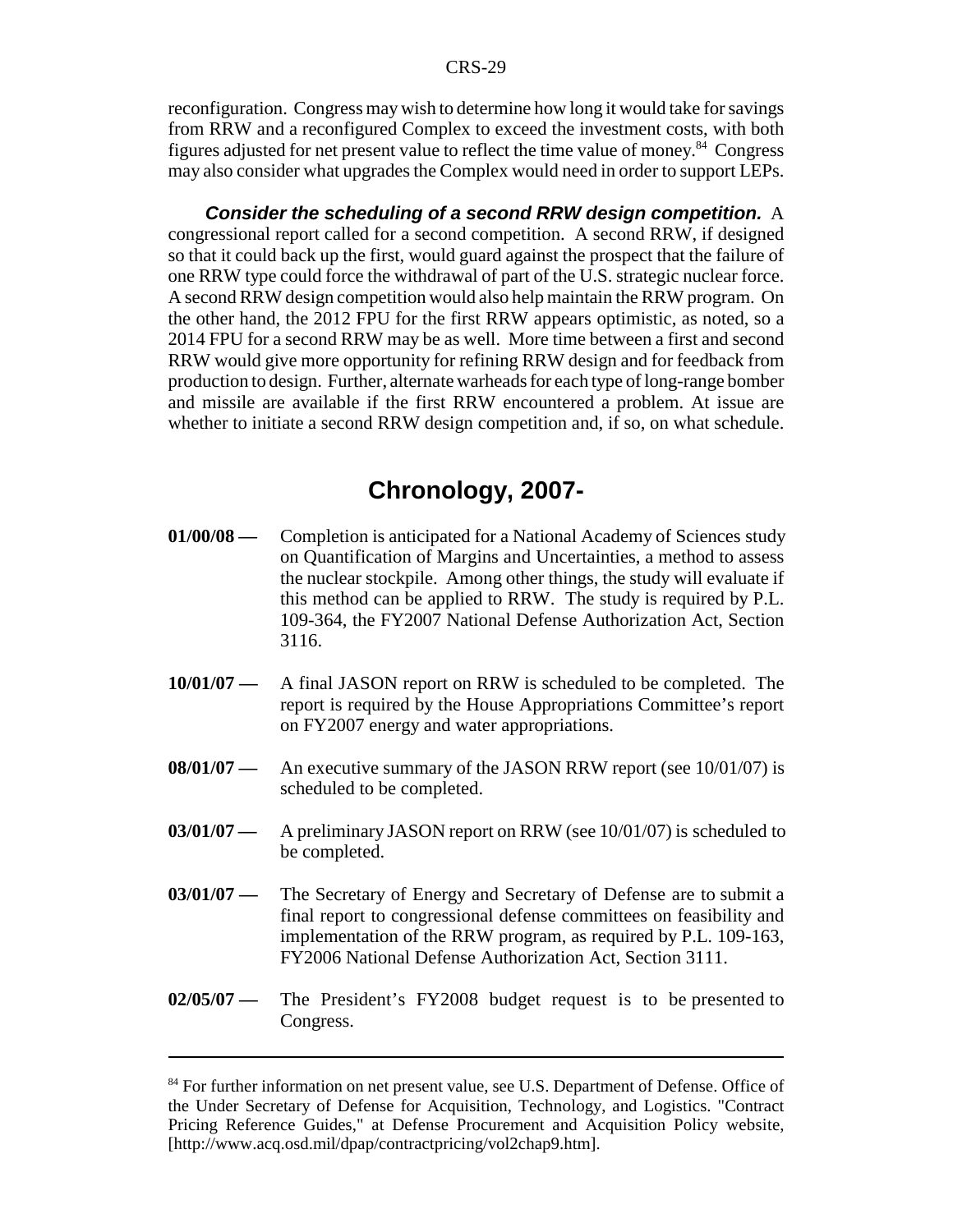- **02/01/07** NNSA is to submit a plan on transforming the nuclear weapons complex, as required by P.L. 109-364, the FY2007 National Defense Authorization Act, Section 3111. An objective of the plan is "To prepare to produce replacement warheads under the Reliable Replacement Warhead program ..."
- **02/00/07** A study by a committee of the American Association for the Advancement of Science is to be completed. The study will examine whether RRW is the best path for addressing certain potential risks of SSP and LEP and for developing a responsive infrastructure.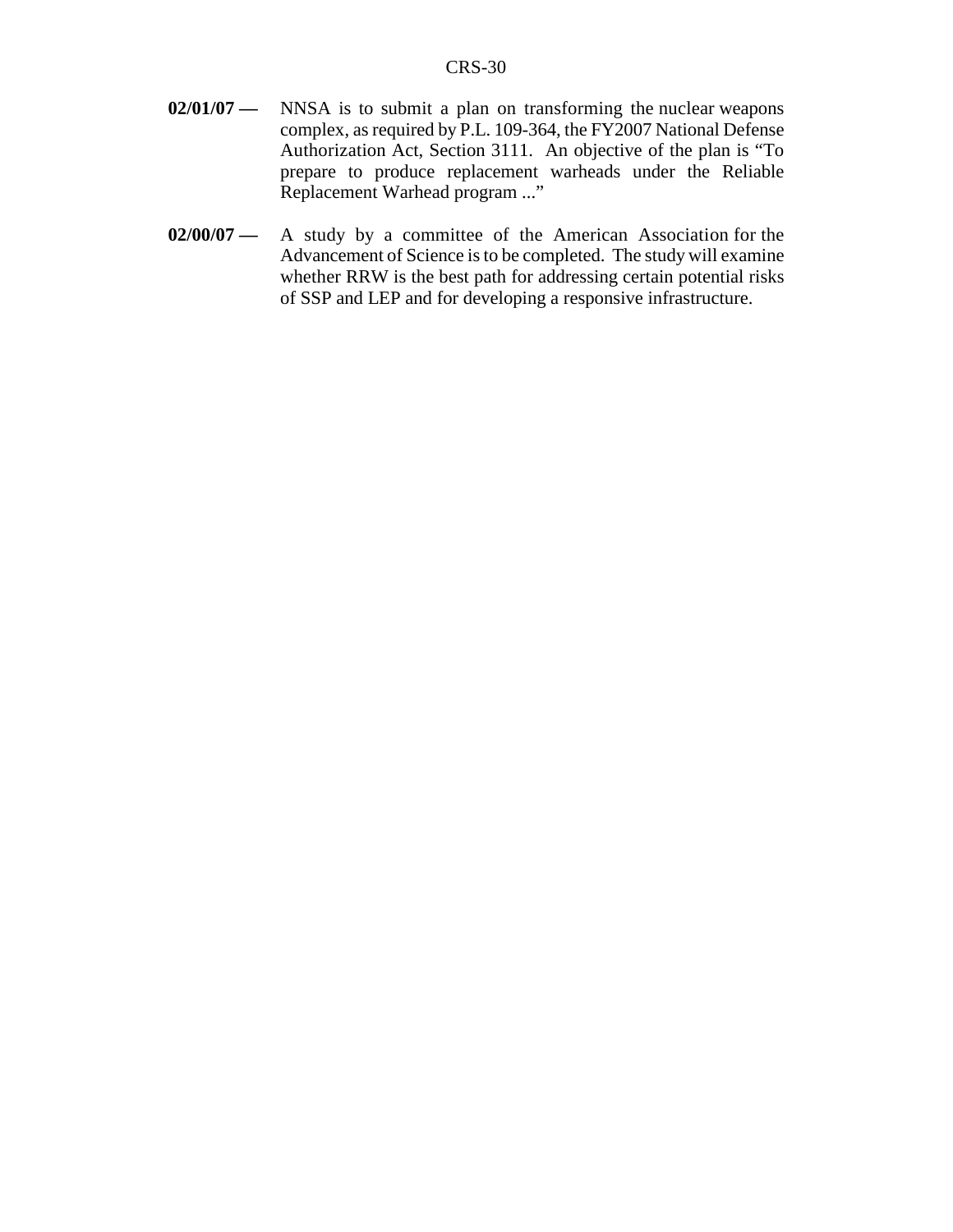# **Appendix. Nuclear Weapons, Nuclear Weapons Complex, and Stockpile Stewardship Program**

This report refers to nuclear weapons design, operation, and production throughout. This Appendix describes key terms, concepts, and facilities as an aid to readers not familiar with them.

Current strategic (long-range) and most tactical nuclear weapons are of a twostage design.<sup>85</sup> The first stage, the "primary," is an atomic bomb similar in principle to the bomb dropped on Nagasaki. The primary provides the energy needed to trigger the second stage, or "secondary."

The primary has at its center a "pit," a hollow core containing fissile material (typically plutonium) and containment shells of other metals. It is surrounded by chemical explosive shaped to generate a symmetrical inward-moving (implosion) shock front. When the explosive is detonated, the implosion compresses the plutonium, increasing its density so much that it becomes supercritical and creates a runaway nuclear chain reaction. Neutrons drive this reaction by splitting (fissioning) plutonium atoms, releasing more neutrons. But the chain reaction can last only the briefest moment before the force of the nuclear explosion drives the plutonium outward so that it becomes subcritical and can no longer support a chain reaction. To increase the fraction of plutonium that is fissioned — boosting the yield of the primary — a neutron generator injects neutrons into the fissioning plutonium. Another system injects "boost gas" — a mixture of deuterium and tritium (isotopes of hydrogen) gases — into the pit. The intense heat and pressure of the implosion cause this gas to undergo fusion. While the fusion reaction generates energy, its purpose is to generate a great many neutrons.

A metal "radiation case" channels the energy of the primary to the secondary, which contains fission and fusion fuel. The energy ignites the secondary, which releases most of the energy of a nuclear explosion. The primary, radiation case, and secondary comprise the "nuclear explosive package." Thousands of "nonnuclear" components are also needed to make the nuclear explosive package into a militarily usable weapon, such as an arming, firing, and fuzing system, an outer case, and electrical and physical connections linking a bomb to an airplane or a warhead to a missile.

Nuclear weapons were designed, tested, and manufactured by the nuclear weapons complex, which is composed of eight government-owned contractoroperated sites: the Los Alamos National Laboratory (NM) and Lawrence Livermore National Laboratory (CA), which design nuclear explosive packages; Sandia National Laboratories (NM and CA), which designs nonnuclear components; Y-12 Plant (TN), which produces uranium components and secondaries; Kansas City Plant (MO), which produces many of the nonnuclear components; Savannah River Site (SC), which processes tritium from stockpiled weapons to remove decay products; Pantex

<sup>85</sup> U.S. Department of Energy, *Final Programmatic Environmental Impact Statement for Stockpile Stewardship and Management,* DOE/EIS-0236, Sept. 1996, summary volume, p. S-4. That page contains further information on nuclear weapon design and operation.